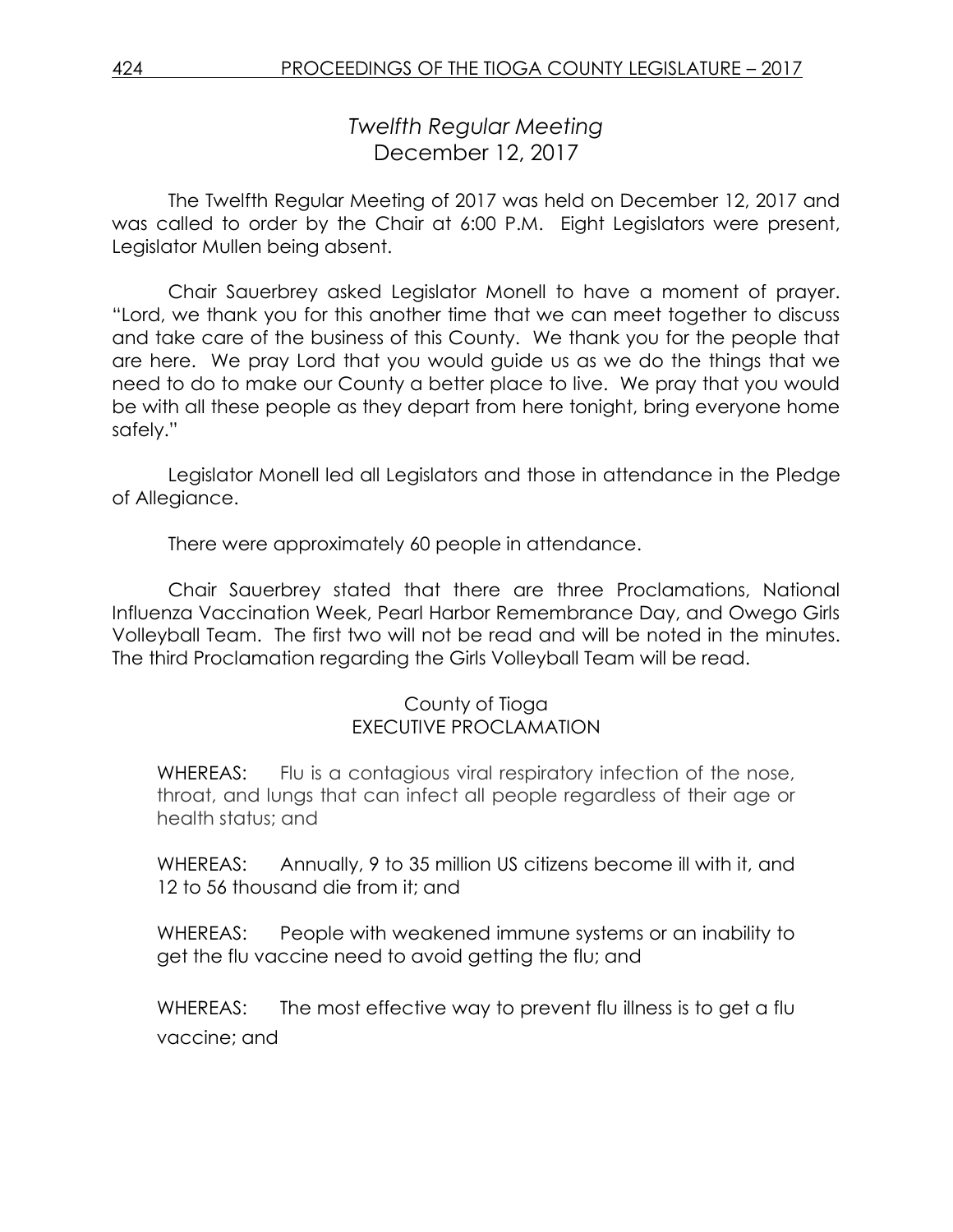WHEREAS: Flu vaccines are tested, proven safe, and are recommended for people over 6 months old, including pregnant women; and

WHEREAS: Tioga County Public Health reminds people that a flu vaccine now is still beneficial since flu season continues for 5 more months; therefore

The TIOGA COUNTY LEGISLATURE, County of Tioga, does hereby proclaim the week of December 3 - December 9, 2017 as:

#### NATIONAL INFLUENZA VACCINATION WEEK

and encourages all of us to receive the flu vaccine, encourage others to get the vaccine, and to be knowledgeable so that we can dispel myths and provide correct education.

#### PEARL HARBOR REMEMBRANCE DAY

WHEREAS: December 7, 2017, marks the 76th anniversary of the attack on the United States at Pearl Harbor, Hawaii; and

WHEREAS: On December 7, 1941, a military assault took place at the U.S. Naval Base at Pearl Harbor, Hawaii, that claimed the lives of over 2,400 soldiers and citizens and injured over a thousand additional people, and caused the destruction of twenty American naval vessels including 8 battleships of the U. S. Pacific Fleet and over 300 airplanes; and

WHEREAS: President Franklin Delano Roosevelt famously proclaimed December 7, 1941, as a "date which will live in infamy," and it has stood as a solemn day of tribute ever since; and

WHEREAS: One day later, on December 8, 1941, President Roosevelt requested of Congress the power and authority to declare war on Japan, and that day after the attack on Pearl Harbor, the United States of America was officially thrust into World War II; and

WHEREAS: Reflecting on the loss of human life and the ruination of the Pearl Harbor Base that day serves as a stark reminder of the exceptional service and selfless sacrifice of our armed servicemen and women, who risked their lives and personal safety to shield our nation from harm and preserve our nation's founding values and liberties; and

WHEREAS: Today we pause in commemoration of those who fought and died on December 7, 1941, especially remembering Seaman Delmar Dale Sibley of Owego who is still aboard the USS Arizona, and we honor their bravery and final sacrifice; and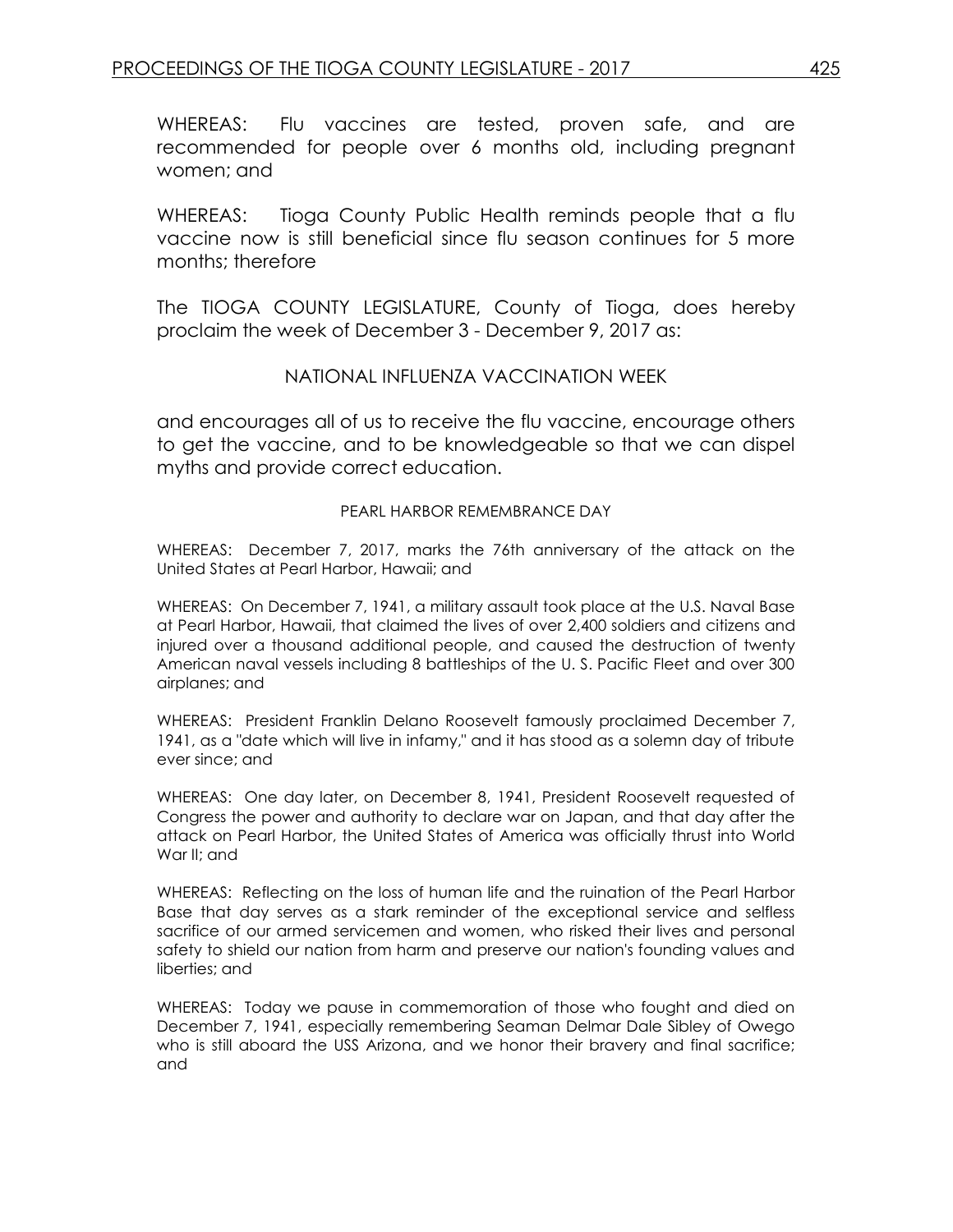WHEREAS: Four from Tioga County survived including 96-year-old Army Air Corps Private First Class Army Mechanic Bill Kennedy of Owego and three now deceased survivors U.S. Marine Machine Gun Crewman Lester Dunham of Owego, Army Sergeant Donald Stocks of Owego, and Army Sergeant Richard Hopkins of Berkshire, later recipient of the Bronze Star for meritorious service on the front lines of Guadalcanal; and

WHEREAS: We are profoundly grateful for members of our nation's military and their families, who freely risk all for the good of others; now therefore

THE TIOGA COUNTY LEGISLATURE does hereby proclaim December 7, 2017 as PEARL HARBOR REMEMBRANCE DAY and throughout Tioga County encourage all to remember the exceptional service of our nations' Veterans.

Legislator Sauerbrey read and presented the following Proclamation regarding the Owego Girls Volleyball Team.

#### PROCLAMATION

WHEREAS: The Tioga County Legislature is extremely proud of all School Districts and appreciate the value that schools bring to our communities; and

WHEREAS: The Legislature is equally proud of our young people and recognize the students that participate in programs that build character through extracurricular activities and specifically sporting events; and

WHEREAS: Student-athletes can establish a strong foundation upon which they can go on to lead extraordinary lives; and

WHEREAS: The Tioga County Legislature would like to congratulate and applaud the Owego Free Academy Girls Volleyball Team as they won the New York State Class B Volleyball Championship for the third time in five years on Sunday, November 19, 2017 against Hudson Falls; and

WHEREAS: The Owego Free Academy Girls Volleyball Team members are: Mackenzie Struble, Kaylee Kelly, Makenna Boehme, Evee Coleman, Brinn Shaughnessy, Paige Taylor, Sara Zepkowski, McKenzie Hart, Shannon Heffernan, Grace Thomas, Ruby Coleman, Taylor Aubel, Annika Kinney, Bianca DeVita under the leadership of Head Coach Brittney Race and Assistant Coaches Breanna Horton, Pam Horton, Erica Darpino and Kayla Snyder; now therefore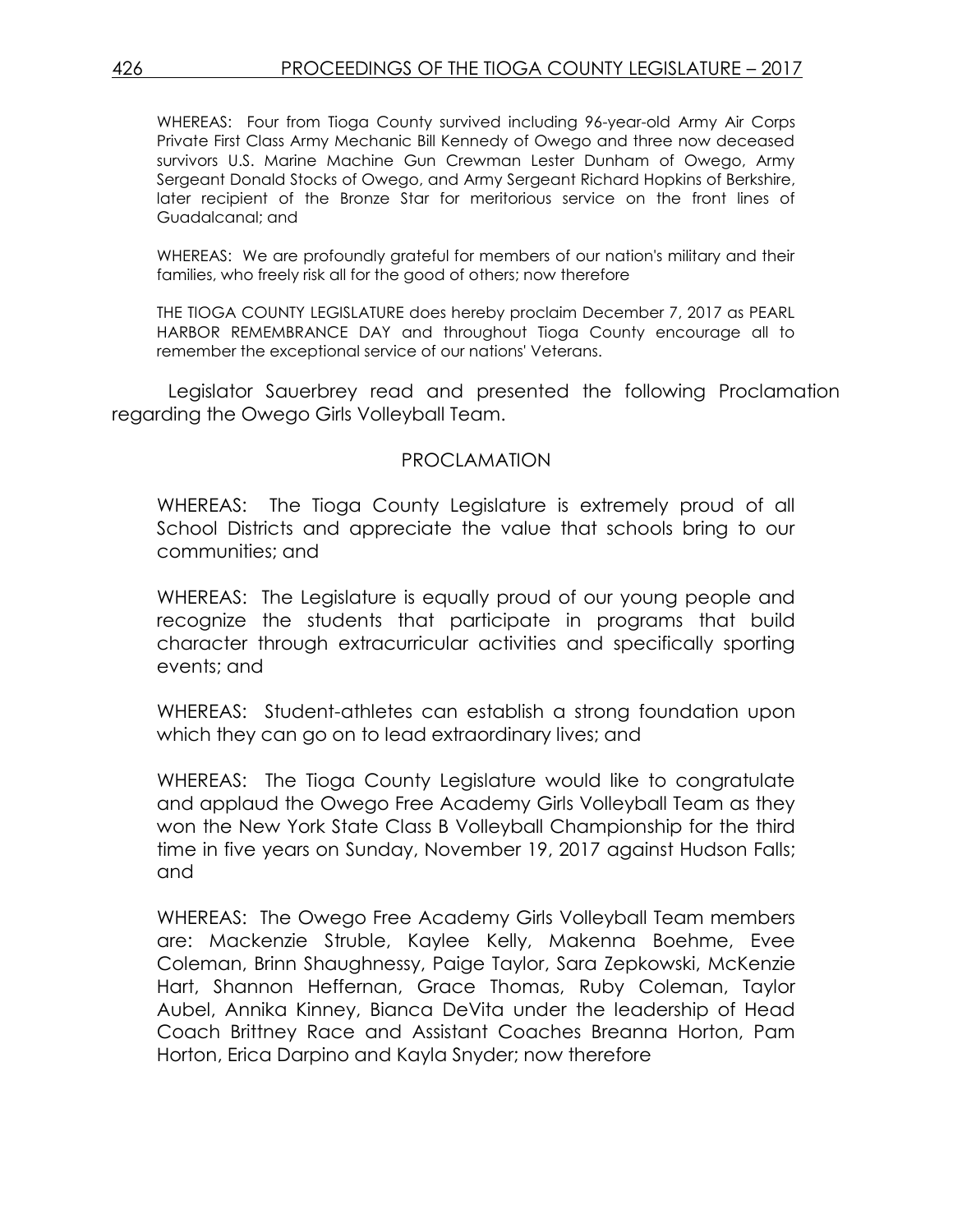THE TIOGA COUNTY LEGISLATURE does hereby recognize and commend the Owego Girls Volleyball Team for its third achievement as NYS Champions.

Coach Brittney Race spoke. "Thank you very much, we appreciate it. We love the support from our community. It has meant a lot so thank you very much."

Legislator Standinger read and presented the following recognition resolution recognizing Frank R. Okrasinski to Frank Okrasinski.

Legislator Standinger spoke. "Before I start I want to extend my congratulations to you young ladies. That is an admirable job, State champions."

There was a unanimous motion for the adoption of the following recognition resolution, seconded unanimously.

REFERRED TO: PUBLIC SAFETY COMMITTEE

RESOLUTION NO. 288–17 *RECOGNITION RESOLUTION RECOGNIZING FRANK R. OKRASINSKI, JR., TIOGA COUNTY FIRE COORDINATOR*

WHEREAS: Frank Okrasinski started working with the Tioga County Bureau of Fire on May 4, 1993; and

WHEREAS: The Tioga County Legislature would like to recognize Mr. Okrasinski for his many years of dedicated service to the Tioga County Bureau of Fire and especially for his last two years acting in his capacity as Tioga County Fire Coordinator due to the passing of John Scott; and

WHEREAS: Frank was appointed to the position of Tioga County Assistant Fire Coordinator on May 4, 1993 and appointed as Tioga County Fire Coordinator on September 9, 2016 and served Tioga County in these capacities for more than 24 years; and

WHEREAS: Frank joined the South Side Fire Company in April 1976 and became Fire Chief in 1987, which spanned over 35 years; and

WHEREAS: Frank was a leader, a mentor, a favored friend to all the firefighters he encountered, guiding and advising them as they developed the skills of firefighting; and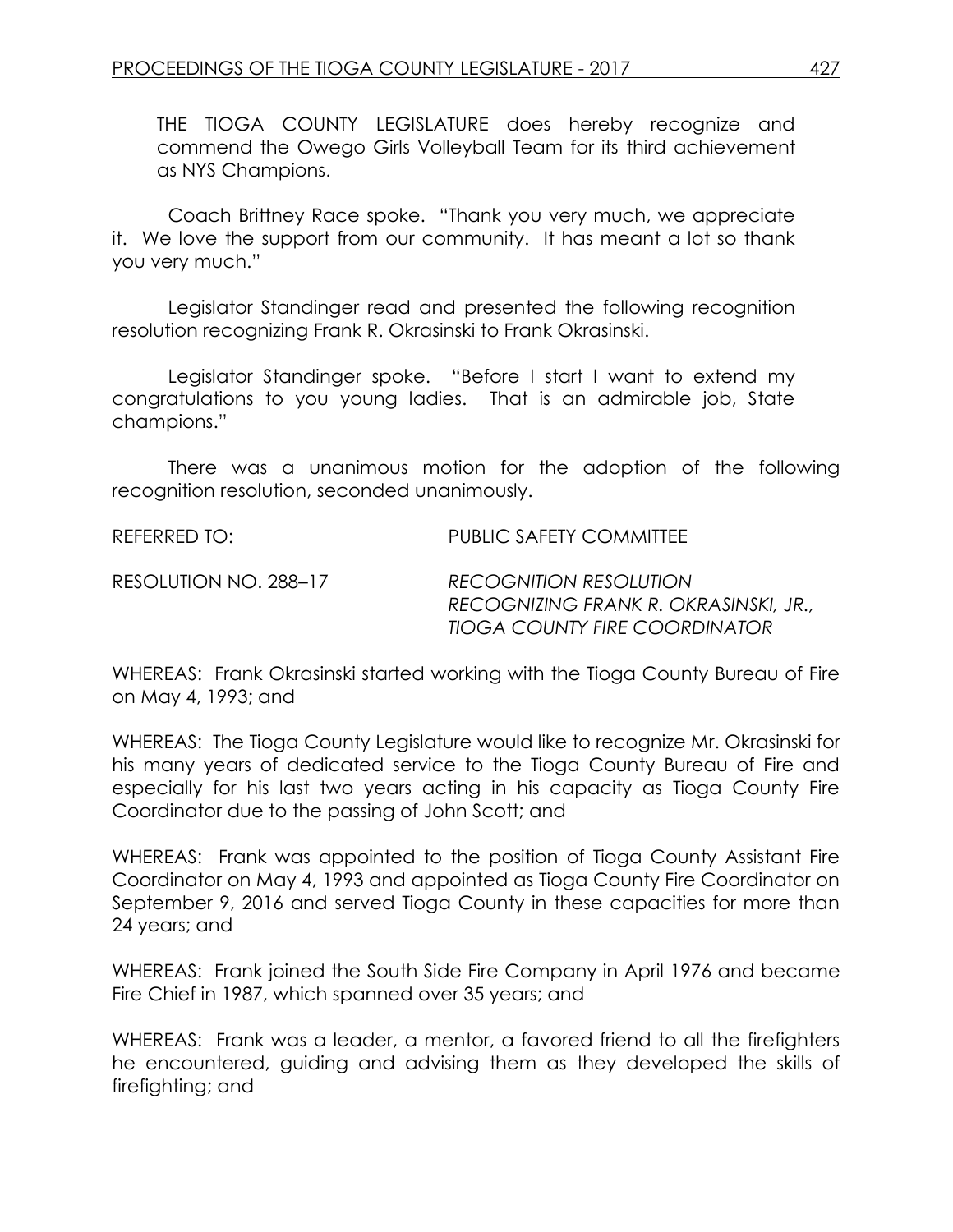WHEREAS: Frank will leave his post as Tioga County Fire Coordinator on December 31, 2017; therefore be it

RESOLVED: That the Tioga County Legislature, on its own behalf, as well as on behalf of the citizens of Tioga County, express sincere gratitude and recognize Frank R. Okrasinski, Jr. for his years of dedicated service to Tioga County and especially his last two years as Tioga County Fire Coordinator; and be it further

RESOLVED: That this resolution be spread upon the minutes of this meeting and a certified copy be presented to Frank R. Okrasinski, Jr.

# ROLL CALL VOTE

Unanimously Yes – Legislators Monell, Sauerbrey, Roberts, Standinger, Sullivan, Weston, Hollenbeck and Huttleston.

No – None.

Absent – Legislator Mullen.

# RESOLUTION ADOPTED UNANIMOUSLY.

Legislator Standinger spoke. "That being said, I have worked with Frank on the Fire Investigation Team for a number of years and I will say that he is very enthusiastic and certainly dedicated, and that is indicated by the number of firemen that are in the room today. Thank you Frank."

Chair Sauerbrey spoke. "Frank and I have known each other a long time and most certainly in the last couple of years when he had to pick up the full time job and squeeze it inside of a part time schedule. He also had to pick up this interoperable grant, which at the time was a nightmare and every once in a while he would call me up and tell me how much fun he was having doing that. I told Frank we are going to do a normal Proclamation and yes it will be pretty ho hum, but can you share some stories, so I am going to read you what he wrote, not what I made up.

"April 1976 I joined the Southside Fire Company because my neighbor had a grass fire. I went to see if I could help and they invited me to join. My first real job at the fire station was to flush toilets every time I went there. A lack of use was causing the well to seal up and Chief Klett thought I could handle that detail. In November 1983 Ed Valentine thought I should join the Fire Investigation Team, one meeting, one training and maybe two fires a month. In 1987 he became the Fire Chief of Southside Owego, that lasted until 2011. During that time he was employed by the office of Fire Prevention and Control as a hazardous materials specialist.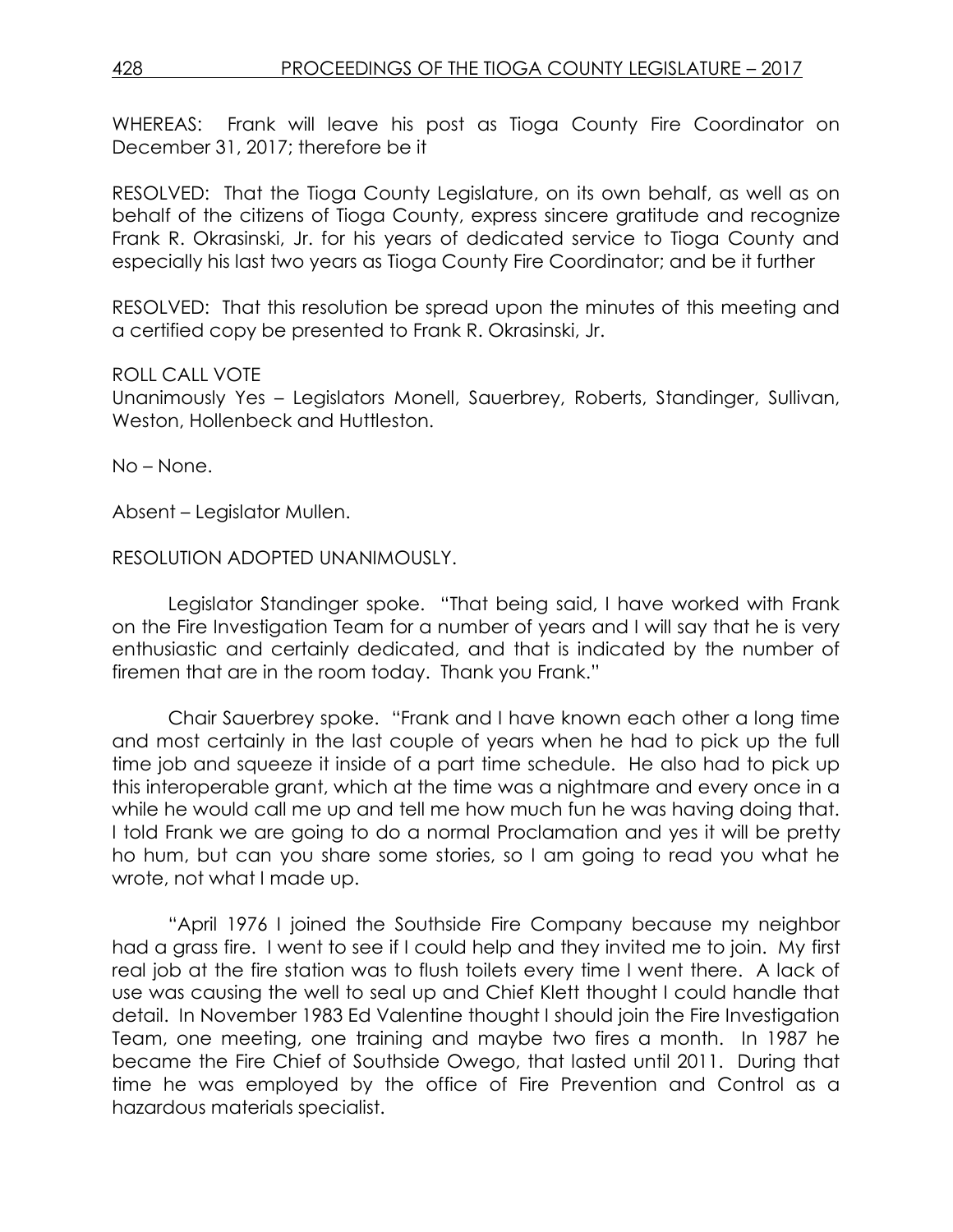"In 1993 he became a Senior Investigator and Ed was reassigned to do private investigations and this is when he first met John Scott and it was interesting because John was the Fire Commissioner for the Town of Owego, so at the fire station John was his boss and at a fire scene he was the boss. The results of a fire investigation in Lockwood, New York had him testify in a civil case in New York City. It was an interesting case over a box fan that resulted in the remanufacturing of those fans afterwards. A ride to the City on the train and the subway with files and 35-mm slides is something he will never forget. Needless to say this man has had a colorful career and being around him is an experience let me tell you. We hate to say goodbye, but we want to say thank you Frank."

Frank Okrasinki spoke. "First of all, ladies (volleyball team) awesome and remember if your job is to flush the toilets look where you end up. Thank you for the honor, it is kind of embarrassing and humbling and all that stuff. The best part of this whole job was those mentors that guided me along. We already talked about some of them, Bob Butterfield and Ken Wolfe, of course Ed Valentine, some guy named Leroy Kemp, Gary Howard even and of course John Scott, and then again the partners I had, Debbie Stubecki and Steve and Connie Fedorowicz, Kevin, Larry, Dave Churchman, and those guys in the back, the Fire Chiefs who in the middle of the night made sure I had coffee and pizza, and Stromboli. Those are the guys that really are the Bureau of Fire, those are the guys that really make it happen.

"We had a lot of good times, we had some really bad times, and it is those guys that made the bad times, when John was out of town and we had the incident with Matt Pocari, those are the guys who made everything happen and nobody knew how bad it hurt. The last 18 months have really been interesting. This tower job is really really, I learned a lot about paperwork. I learned a lot to make sure that Maureen gets her papers on time. It was a tribute to John. It was also permanent improvement for the whole County and it did not cost the County a whole lot.

"I am certainly going to miss dispatch, I am going to miss the calls in the middle of the night telling me the radio tower at Popple is not working. I say okay, thank you, why did you call, well so you know, but the guy is already fixing it, so you called me to tell me this, okay, thank you, could not wait until tomorrow morning when I was awake. The fire departments, the independent squads in the County that take care of all you people, and it is really good. The one thing I am grateful for of course is my association with the fire and EMS people in Tioga County and it has helped my family become a caring part of the community also. My daughter is in the fire department, my grandson, 15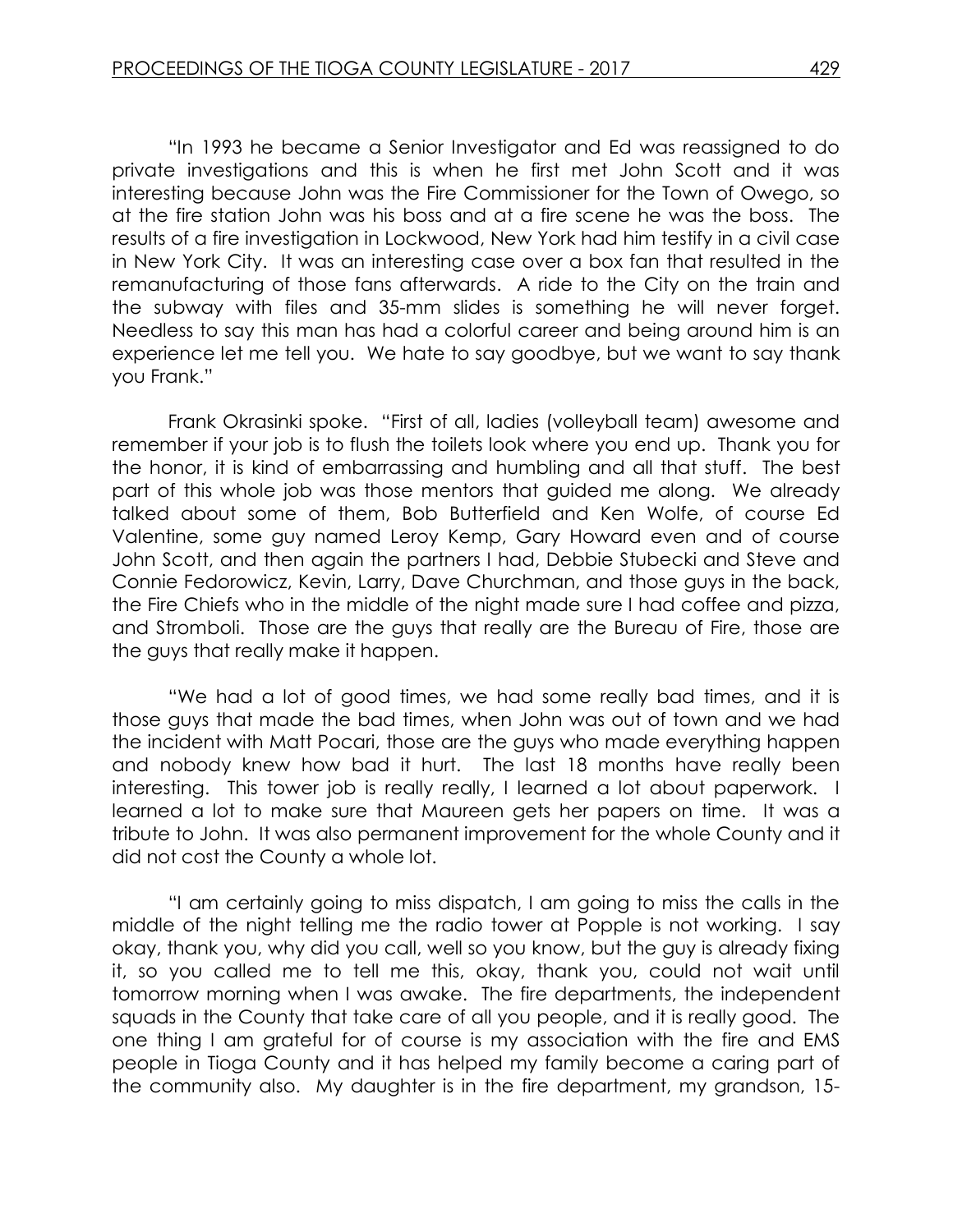year-old, he joined the Baldwinsville Fire Department now. He looks funny in his turnout gear.

"At the bottom of the pile you always get the good quality equipment okay. I had to share a pair of boots with somebody else when I first started, think about it girls at least you did not have to share boots. Evan James, like I said he has joined the volunteer department up in Baldwinsville and I am pretty sure Caleb is going to be running things too when he gets a little bit older. I believe that the sacrifice that these deputy coordinators and our families made truly make Tioga County a great place to live and thank you very much for this I really appreciate it."

There was no privilege of the floor.

Legislator Monell made a motion to approve the minutes of November 14 and 15, 2017, seconded by Legislator Sullivan, and carried.

Chair Sauerbrey stated that all Legislative Committees met this month and the minutes are or will be on file with the Clerk of the Legislature.

Legislator Standinger moved for the adoption of the following resolution, seconded by Legislator Roberts.

| REFERRED TO:          | PUBLIC SAFETY COMMITTEE                 |
|-----------------------|-----------------------------------------|
| RESOLUTION NO. 289–17 | INCREASE RATE PAID FOR<br>AUTOPSY CASES |

WHEREAS: Resolution No. 322-05 set a rate for autopsy calls at \$150.00 per Coroner's case effective January 1, 2006; and

WHEREAS: Cases that require autopsies have significantly increased over the years and are requiring much more intense procedures and in-depth paperwork than in prior years; therefore be it

RESOLVED: That the rate for autopsy calls be increased from \$150.00 per Coroner's case to \$200.00 per Coroner's case effective January 1, 2018.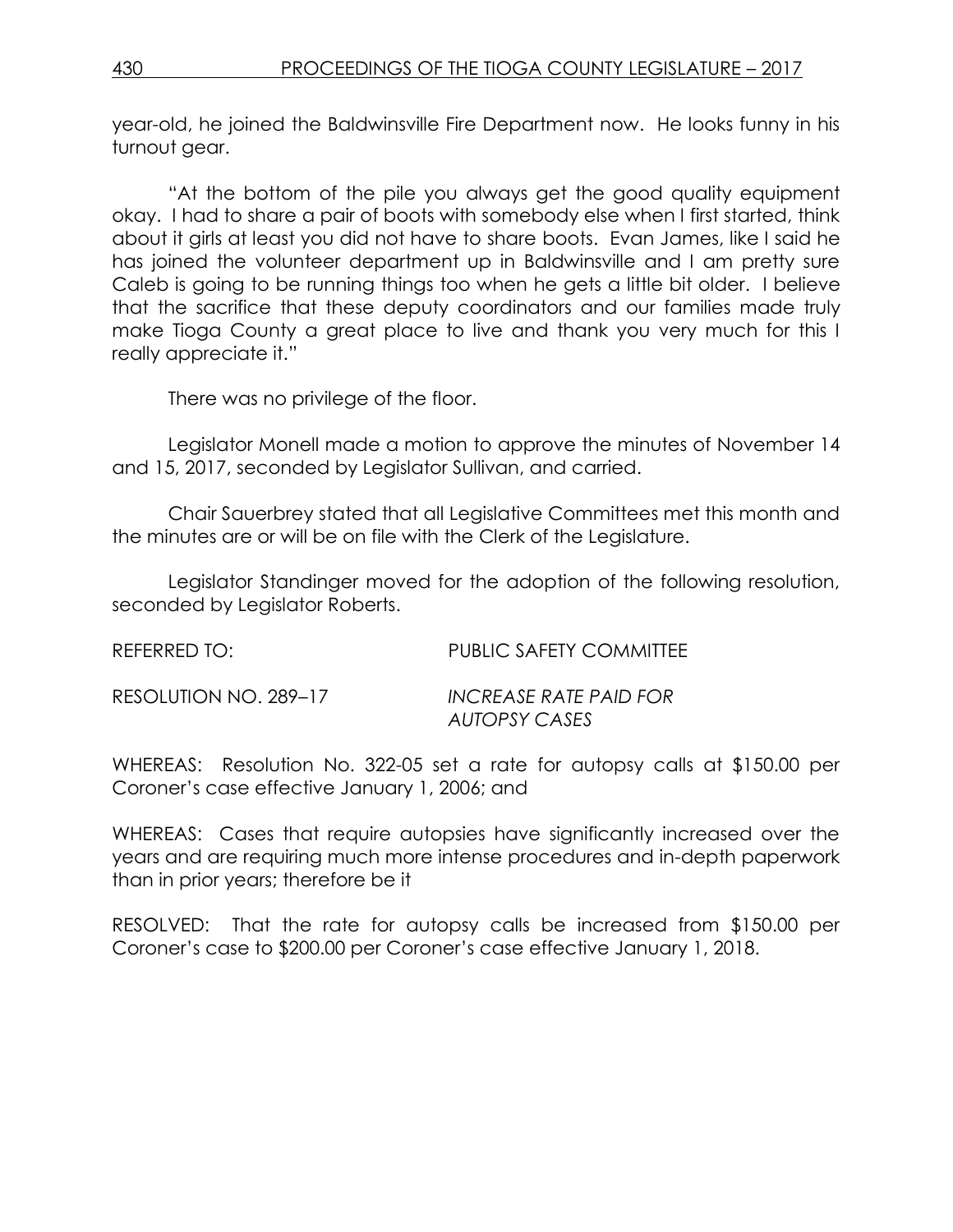Yes – Legislators Monell, Sauerbrey, Roberts, Standinger, Sullivan, Weston, Hollenbeck and Huttleston.

No – None.

Absent – Legislator Mullen.

RESOLUTION ADOPTED.

Legislator Sullivan moved for the adoption of the following resolution, seconded by Legislator Mullen.

REFERRED TO: LEGISLATIVE WORKSESSION

RESOLUTION NO. 290-17 *FIX TIME OF ORGANIZATIONAL MEETING*

RESOLVED: That the Organizational Meeting of this Legislature be held at 9:00 A.M., Tuesday, January 2, 2018.

ROLL CALL VOTE

Yes – Legislators Monell, Sauerbrey, Roberts, Standinger, Sullivan, Weston, Hollenbeck and Huttleston.

No – None.

Absent – Legislator Mullen.

RESOLUTION ADOPTED.

Legislator Monell moved for the adoption of the following resolution, seconded by Legislator Sullivan.

REFERRED TO: FINANCE COMMITTEE

RESOLUTION NO. 291-17 *YEAR END TRANSFERS*

RESOLVED: That unencumbered balances of appropriation accounts, unanticipated revenue fund balances in the amount equal to the sum of overdrawn appropriation accounts in all funds be, and hereby are appropriated to overdrawn accounts; and be it further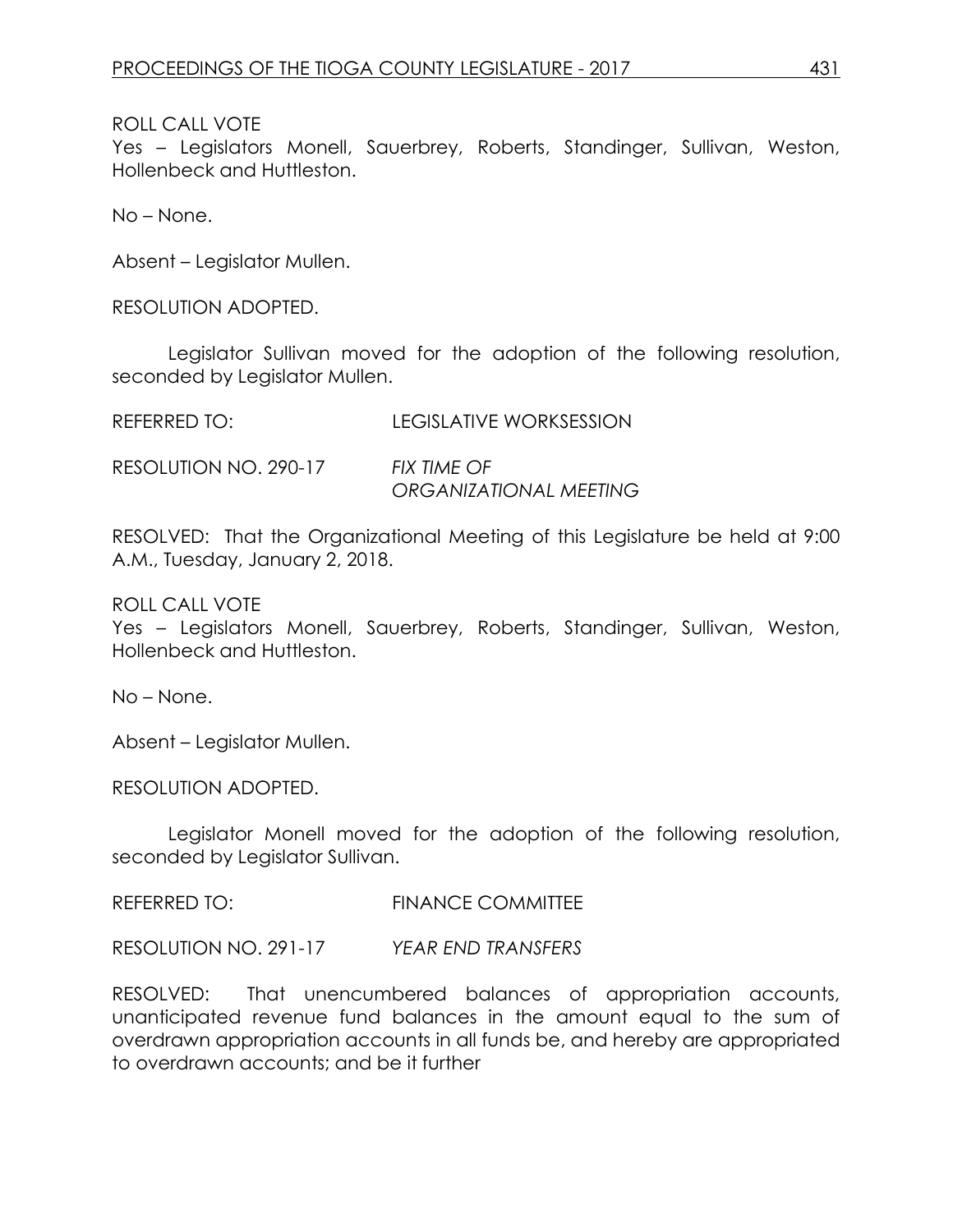RESOLVED: That the County Treasurer is hereby authorized and directed to effect this resolution.

ROLL CALL VOTE

Yes – Legislators Monell, Sauerbrey, Roberts, Standinger, Sullivan, Weston, Hollenbeck and Huttleston.

No – None.

Absent – Legislator Mullen.

RESOLUTION ADOPTED.

Legislator Monell moved for the adoption of the following resolution, seconded by Legislator Hollenbeck.

REFERRED TO: FINANCE COMMITTEE

RESOLUTION NO. 292-17 *AUTHORIZE TREASURER TO ENCUMBER FUNDS*

RESOLVED: That the County Treasurer be and hereby is authorized to encumber whatever funds he deems necessary, subject to the approval of the Finance Committee; and be it further

RESOLVED: That said funds be encumbered before December 31, 2017 to allow proper coding of bills for payment in January.

ROLL CALL VOTE

Yes – Legislators Monell, Sauerbrey, Roberts, Standinger, Sullivan, Weston, Hollenbeck and Huttleston.

No – None.

Absent – Legislator Mullen.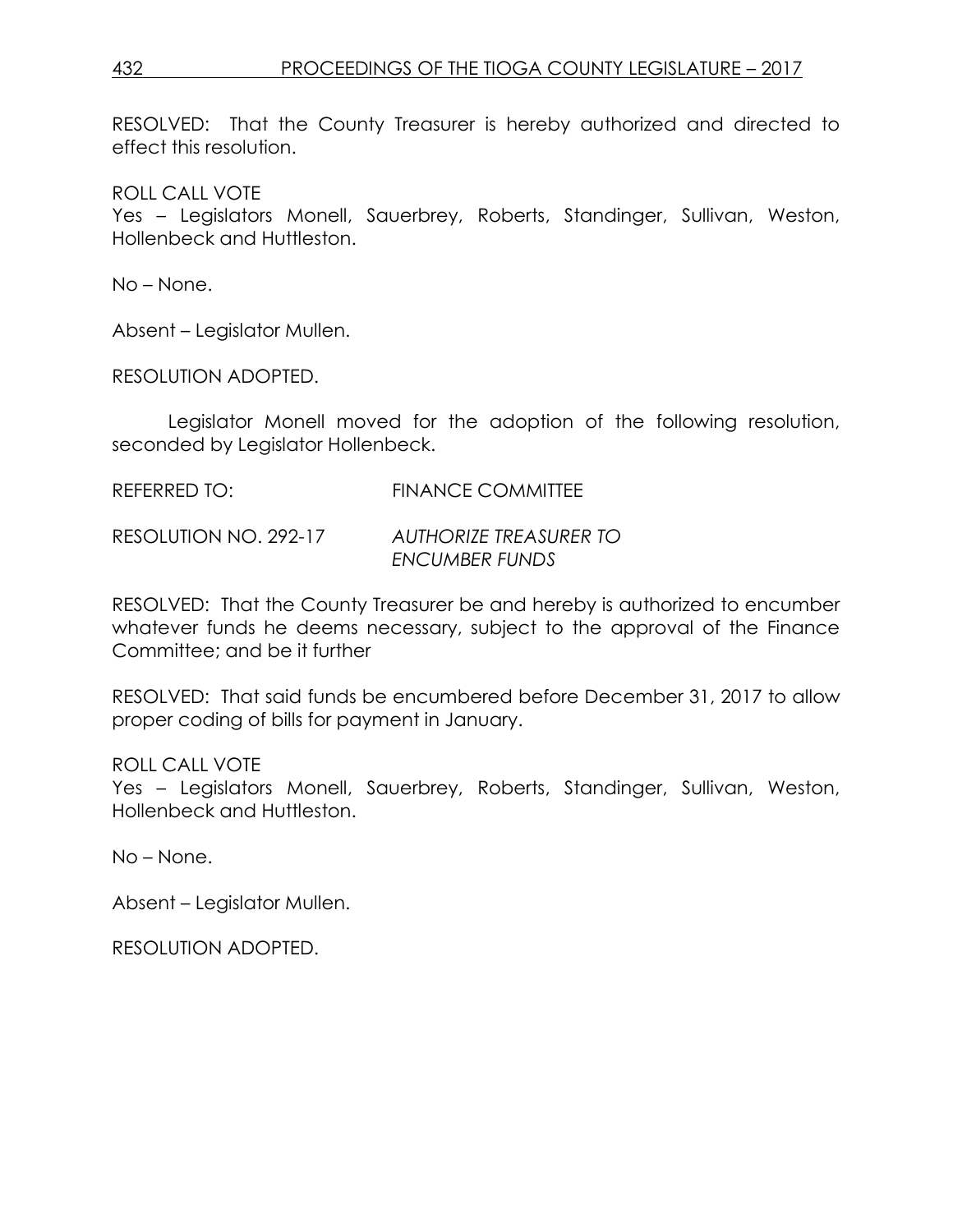Legislator Monell moved for the adoption of the following resolution, seconded by Legislator Hollenbeck.

RESOLUTION NO. 293-17 *ADOPT COUNTY BUDGET FOR 2018, APPROPRIATIONS AND SALARY SCHEDULE*

RESOLVED: That the tentative budget for Tioga County for the year 2018 submitted by the Budget Officer on November 15, 2017 and approved by the Finance Committee be, and the same hereby is adopted as the official Budget for the year 2018; and be it further

RESOLVED: That the several amounts specified in such budget as to the total for the several objects as set forth in Schedule 1 therein be appropriated for such objects, effective January 1, 2018; and be it further

RESOLVED: That the full time Salary Schedule 5 set forth in the budget be adopted effective January 1, 2018.

ROLL CALL VOTE

Yes – Legislators Monell, Sauerbrey, Roberts, Standinger, Sullivan, Weston, Hollenbeck and Huttleston.

No – None.

Absent – Legislator Mullen.

RESOLUTION ADOPTED.

Legislator Monell moved for the adoption of the following resolution, seconded by Legislator Hollenbeck.

REFERRED TO: FINANCE COMMITTEE

RESOLUTION NO. 294-17 *TOWN TAX LEVY*

WHEREAS: There has been presented to this Legislature a duly certified copy of the annual Budgets of each of the several Towns of the County of Tioga for the fiscal year beginning January 1, 2018; be it

RESOLVED: That there shall be, and there is, assessed against and levied upon and collected from the taxable property situate in the following Towns outside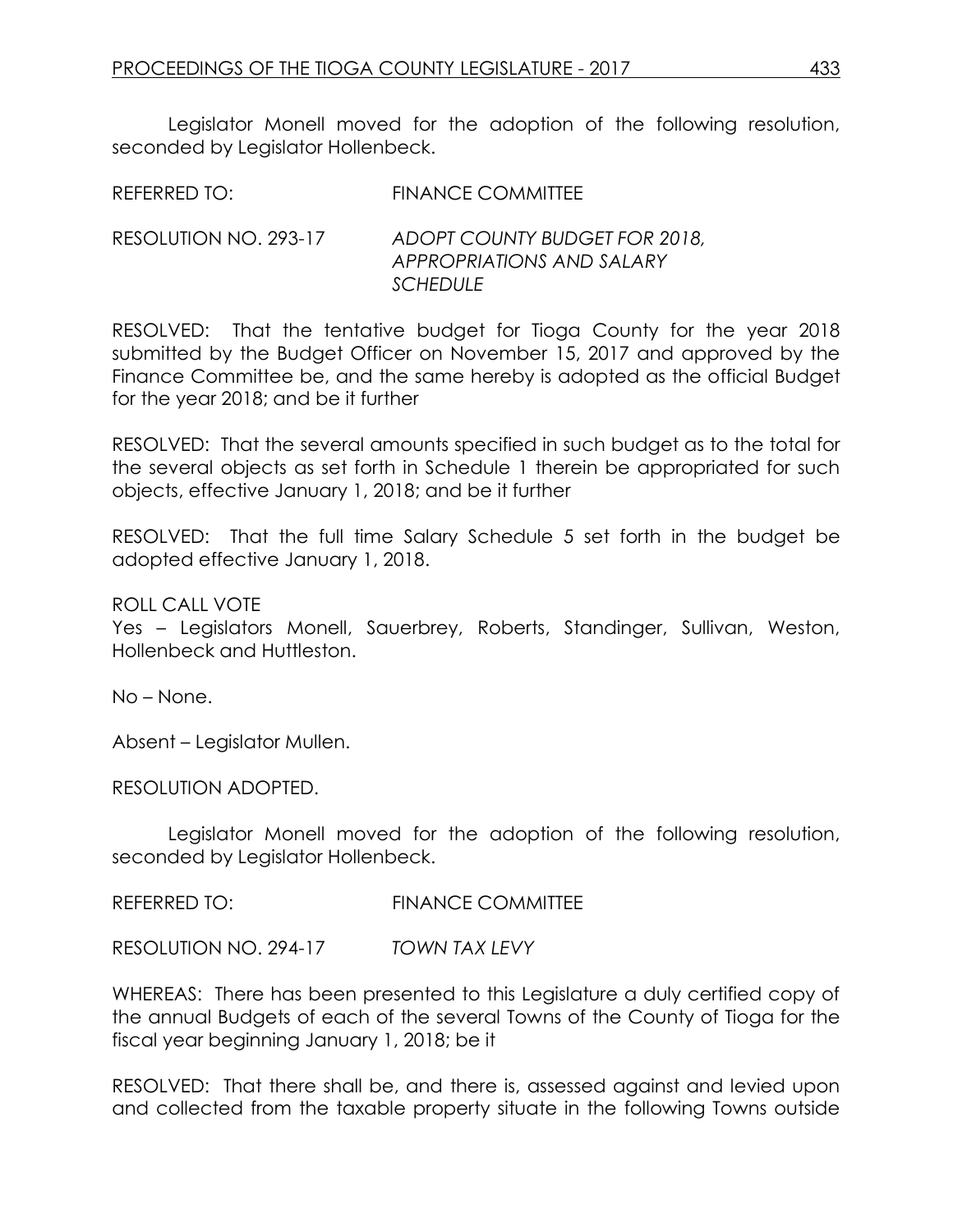the incorporated Villages or partially located therein, the amounts indicated for Town purposes as specified in the Budgets of the respective Towns as follows:

| Part Town      | General Outside | Highway Outside |
|----------------|-----------------|-----------------|
| <b>Barton</b>  |                 |                 |
| Candor         | 35,070          | 249,937         |
| Newark Valley  | 21,826          | 920             |
| <b>Nichols</b> |                 | 91,225          |
| Owego          |                 | 2,121,099       |
| Spencer        | 39,220          | 460,266         |

#### **Further**

RESOLVED: That there shall be and there hereby is, assessed against and levied upon and collected from the taxable property liable therefore within the respective Fire and Fire protection Districts in the Towns, the following amounts for the purposes of such Districts as specified on their annual Budgets:

| Town of Barton<br><b>Halsey Valley Fire Protection</b><br>Lockwood Fire Protection<br><b>Waverly Joint Fire Protection</b> | 19,004.67<br>41,955.07<br>271,920.00    |
|----------------------------------------------------------------------------------------------------------------------------|-----------------------------------------|
| <b>Town of Berkshire</b><br><b>Berkshire Fire District</b>                                                                 | 135,748.00                              |
| Town of Candor<br><b>Candor Fire District</b>                                                                              | 439,015.00                              |
| <b>Town of Newark Valley</b><br><b>Newark Valley Fire District</b>                                                         | 263,128.24                              |
| Town of Nichols<br>Nichols Joint Fire Protection                                                                           | 227,070.00                              |
| Town of Owego<br><b>Apalachin Fire District</b><br>Owego Fire District<br><b>Newark Valley Fire District</b>               | 996,736.00<br>1,505,494.27<br>36,771.76 |
| Town of Richford<br><b>Richford Fire District</b>                                                                          | 103,050.00                              |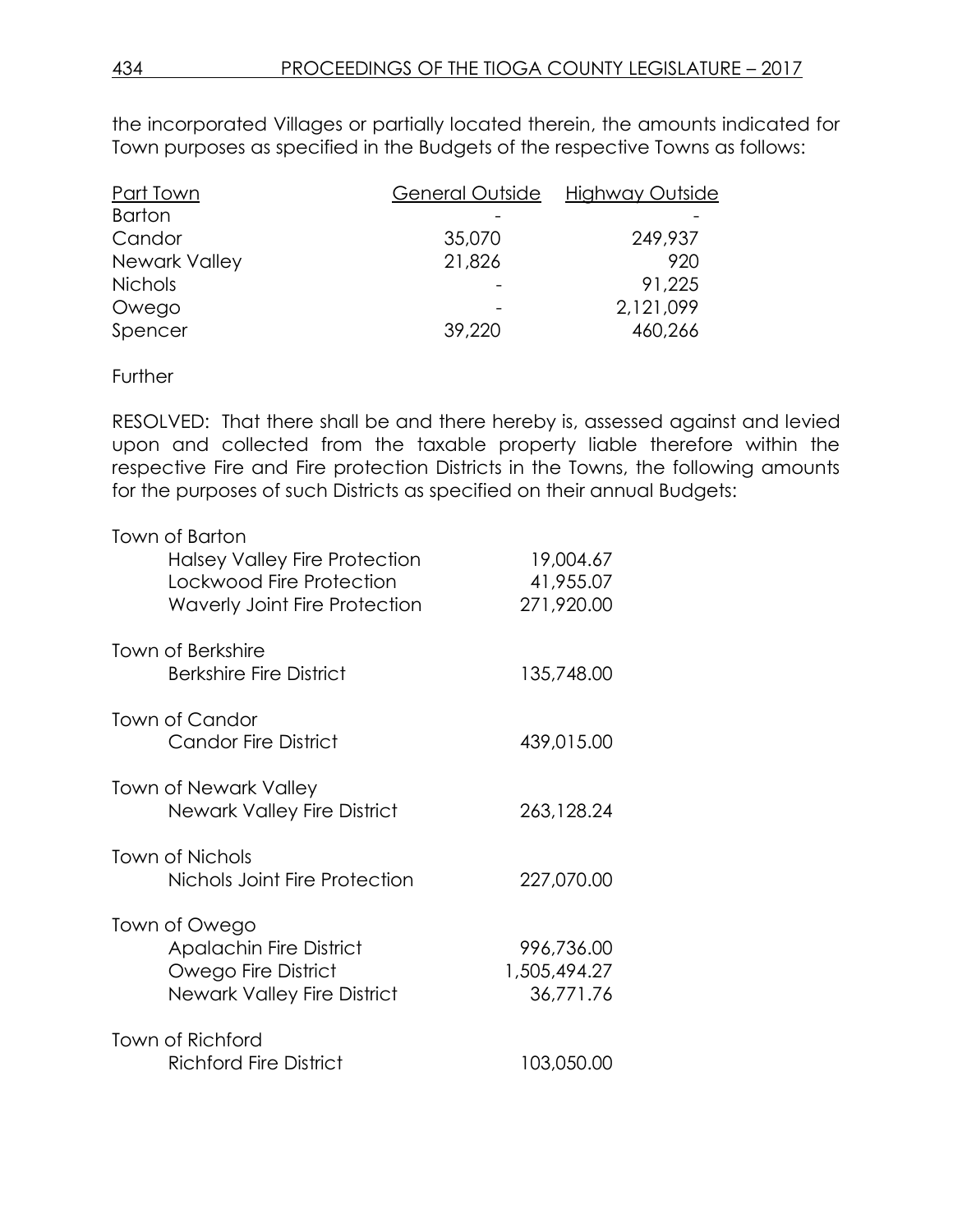| Town of Spencer<br><b>Spencer Fire Protection District</b> | 75,000.00  |
|------------------------------------------------------------|------------|
| Town of Tioga<br>Tioga Fire District                       | 272,113.00 |

Further

RESOLVED: That there shall be, and there hereby is, assessed against and levied upon and collected from the taxable property liable therefore within certain sewer, water and lighting Districts in the Town of Owego and the amounts specified in their annual budgets as follows:

| Water District No. 4/Ext. 13 | 11,560 |
|------------------------------|--------|
| Water District No. 4/Ext. 15 | 10,295 |
| Water District No. 4/Ext. 17 | 21,600 |
| Water District No. 4/Ext. 20 | 19,600 |
| Sewer District No. 2/Ext. 14 | 12,364 |
| Sewer District No. 2/Ext. 15 | 12,313 |
| Lighting District No. 1      | 6,085  |
| Lighting District No. 2      | 12,519 |
| Lighting District No. 3      | 12,497 |
| Lighting District No. 4A     | 1,964  |
| Lighting District No. 4B     | 1,117  |
| Lighting District No. 5      | 7,907  |
| Lighting District No. 6      | 16,281 |
| Lighting District No. 7      | 2,279  |
| Lighting District No. 8      | 1,419  |
| Lighting District No. 9      | 656    |
| Lighting District No. 10     | 914    |

#### **Further**

RESOLVED: That there shall be and there hereby is, assessed against and levied upon and collected from the taxable property liable therefore in the Town of Owego returned sewer and water rents in the amount of \$310,038.81; be it further

RESOLVED: That there shall be and there hereby is, assessed against and levied upon and collected from the taxable property liable therefore in the Town of Barton returned sewer and water rents in the amount of \$3,065.05; be it further

RESOLVED: That the amounts to be raised by tax for all other purposes as specified in the several annual Budgets shall be, and they hereby are, assessed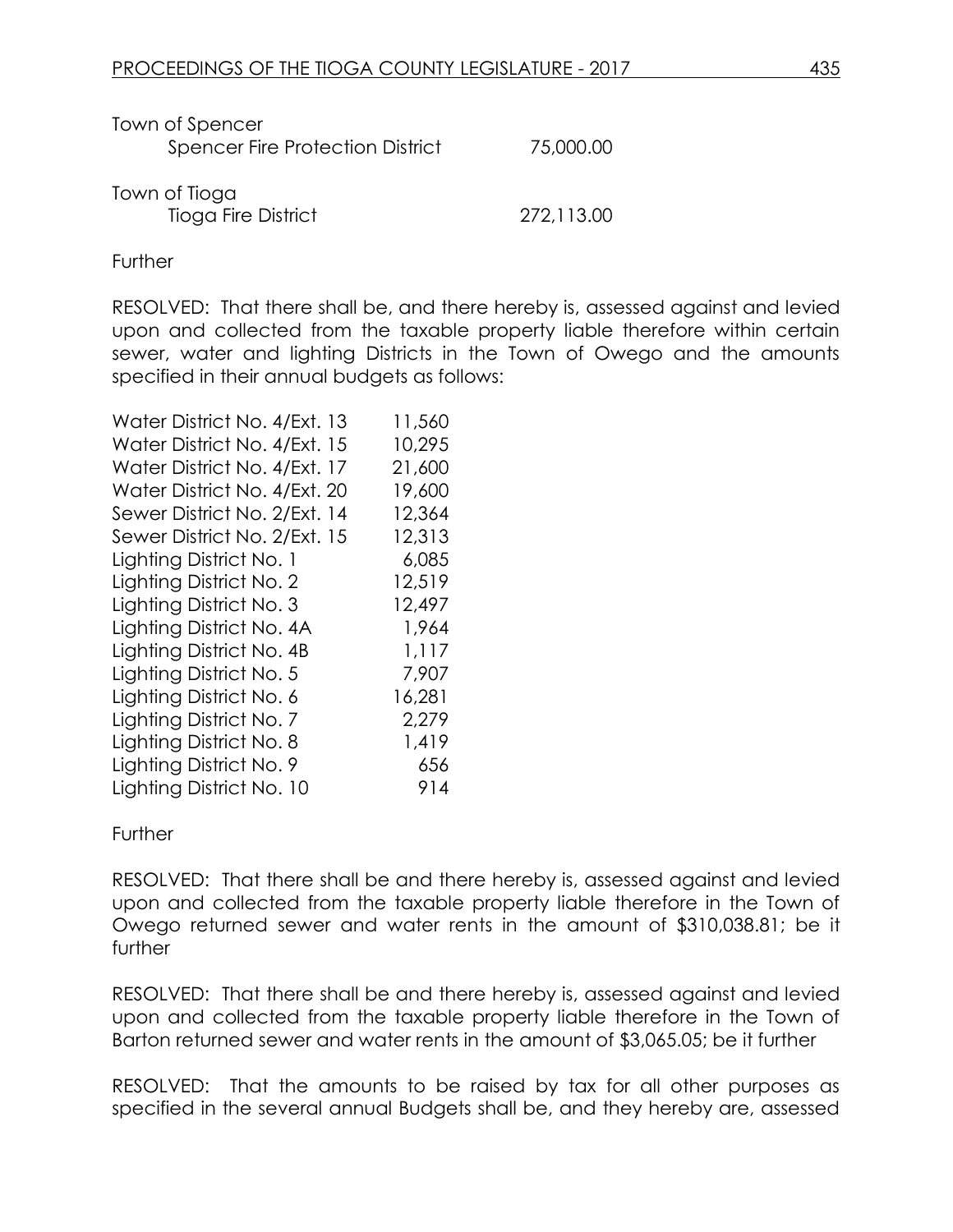against and levied upon and collected from the taxable properties in the Towns except as otherwise provided by law as follows:

| Townwide         | General | Highway |
|------------------|---------|---------|
| <b>Barton</b>    | 206,800 | 521,200 |
| <b>Berkshire</b> | 83,605  | 338,100 |
| Candor           | 456,936 | 736,257 |
| Newark Valley    | 273,926 | 369,900 |
| <b>Nichols</b>   |         | 218,957 |
| Owego            | 885,900 |         |
| Richford         | 239,054 | 438,286 |
| Spencer          | 321,935 | 144,327 |
| Tioga            | 248,470 | 574,398 |

#### Further

RESOLVED: That such taxes and assessments, when collected, shall be paid to the Supervisors of the several Towns in the amounts as shown by this resolution for distribution by them in the manner provided by law.

Legislator Monell made a motion to amend the above resolution, seconded by Legislator Sullivan and to read as follows:

Change next to last Resolved Tioga Highway from 574,398 to "563,352".

ROLL CALL VOTE ON AMENDMENT

Yes – Legislators Monell, Sauerbrey, Roberts, Standinger, Sullivan, Weston, Hollenbeck and Huttleston.

No – None.

Absent – Legislator Mullen.

AMENDED RESOLUTION APPROVED

#### ROLL CALL VOTE ON RESOLUTION AS AMENDED

Yes – Legislators Monell, Sauerbrey, Roberts, Standinger, Sullivan, Weston, Hollenbeck and Huttleston.

No – None.

Absent – Legislator Mullen.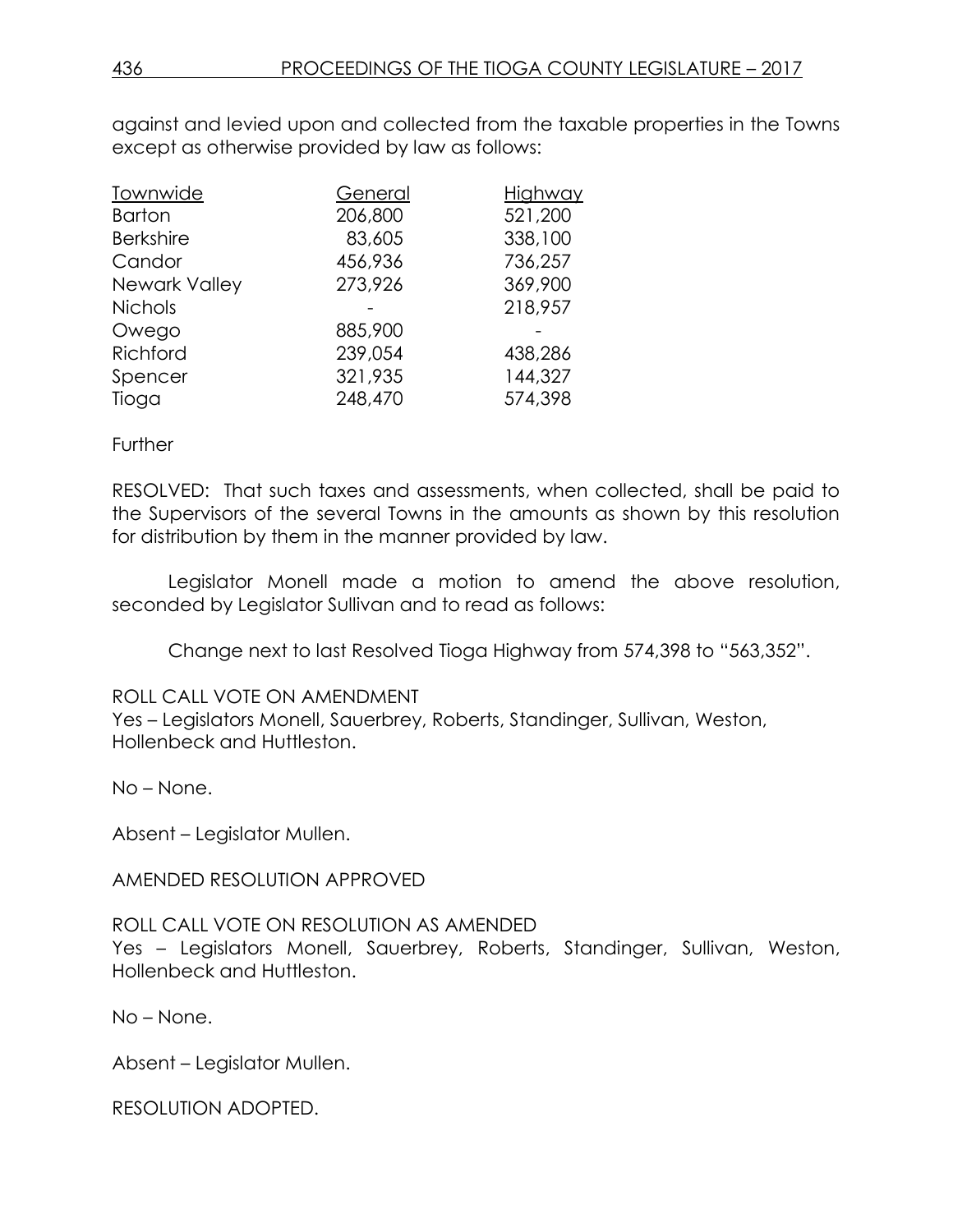Legislator Monell moved for the adoption of the following resolution, seconded by Legislator Sullivan.

REFERRED TO: FINANCE COMMITTEE

RESOLUTION NO. 295-17 *COUNTY TAX LEVY*

WHEREAS: This Legislature by Resolution No. 293-17 dated December 12, 2017 adopted a Budget for the fiscal year 2018 and by Resolution No. 293-17 dated December 12, 2017 has made appropriations for the conduct of the County Government during said fiscal year and has by Resolution No. 294-17 dated December 12, 2017 levied the taxes required for the support of the Government of the several Towns; therefore be it

RESOLVED: That this Legislature hereby levies the following for recycling purposes, upon the taxable real property liable therefore, in the County upon valuation as heretofore equalized by it.

| Barton               | 180,725.93 |
|----------------------|------------|
| <b>Berkshire</b>     | 31,502.51  |
| Candor               | 120,382.17 |
| <b>Newark Valley</b> | 76,182.93  |
| <b>Nichols</b>       | 68,147.52  |
| Owego                | 514,205.40 |
| Richford             | 28,699.35  |
| Spencer              | 78,813.52  |
| Tioga                | 111,204.67 |
|                      |            |

Total 1,209,864.00

And be it further

RESOLVED: That pursuant to Section 360 of the County Law and Section 900 of the Real Property Tax Law, this Legislature hereby levied the following for County purposes, excluding Solid Waste set forth above, upon the taxable real property in the County upon valuation as heretofore equalized by it.

Upon all the taxable property liable for the support of County Government, the sum of \$22,440,135.93 and in addition thereto upon the real property liable therefore, and following taxes:

| For Returned Village Taxes           | 511,960.11   |
|--------------------------------------|--------------|
| For School Tax Returned              | 3,737,142.81 |
| For Deficits from prior years' taxes | .53          |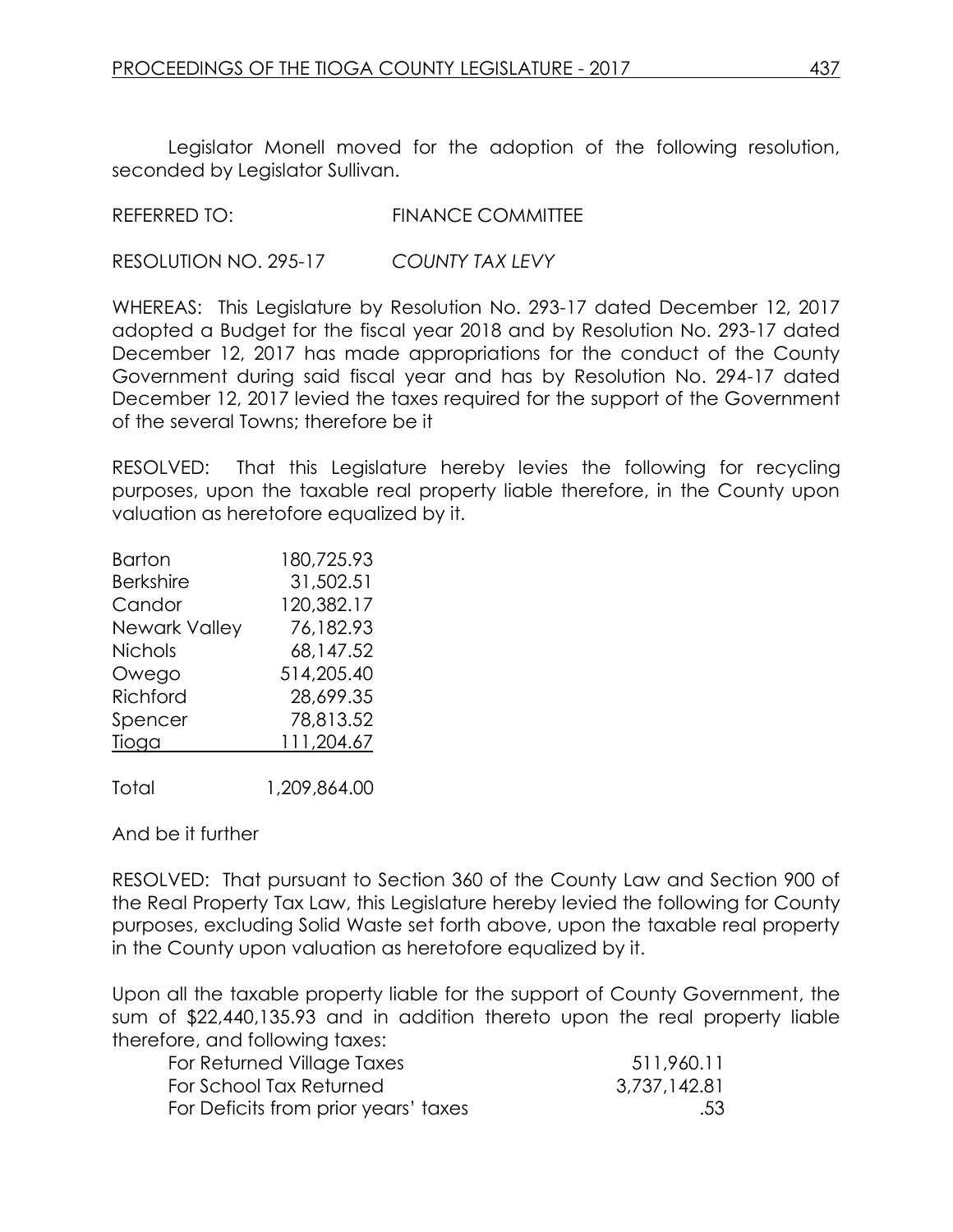| For Reimbursement of Erroneous taxes, etc.     | 448.72 |
|------------------------------------------------|--------|
| All of the forgoing being subject to           |        |
| credit for excess collection the prior year of | 24.67  |

# **Further**

RESOLVED: That the County Treasurer's Department be directed to extend the taxes as aforesaid and also the taxes for Town purposes set forth in Resolution No. 294-17 on the rolls of the several Towns against each parcel of property set forth in said rolls, and that the Chair and the Clerk of the County Legislature be directed and empowered to execute under the seal of this Legislature the several Tax warrants for the collection of said taxes, and to cause the several tax rolls with said warrants annexed to be delivered to the Collectors of the several Tax Districts of the County on or before December 31, 2017; and be it further

RESOLVED: That the tax rates for each of the Towns, excluding Solid Waste, are as follows:

| <b>Barton</b>    | Out | 10.176337  |
|------------------|-----|------------|
|                  | In  | 10.176337  |
| <b>Berkshire</b> |     | 8.638512   |
| Candor           | Out | 8.806713   |
|                  | In  | 8.806713   |
| Newark Valley    | Out | 12.348113  |
|                  | In  | 12.348113  |
| <b>Nichols</b>   | Out | 35.871802  |
|                  | In  | 35.871802  |
| Owego            | Out | 11.359599  |
|                  | In  | 11.359599  |
| Richford         |     | 6.885465   |
| Spencer          | Out | 9.026714   |
|                  | In  | 9.026714   |
| Tioga            |     | 130.902367 |

# ROLL CALL VOTE

Yes – Legislators Monell, Sauerbrey, Roberts, Standinger, Sullivan, Weston, Hollenbeck and Huttleston.

No – None.

Absent – Legislator Mullen.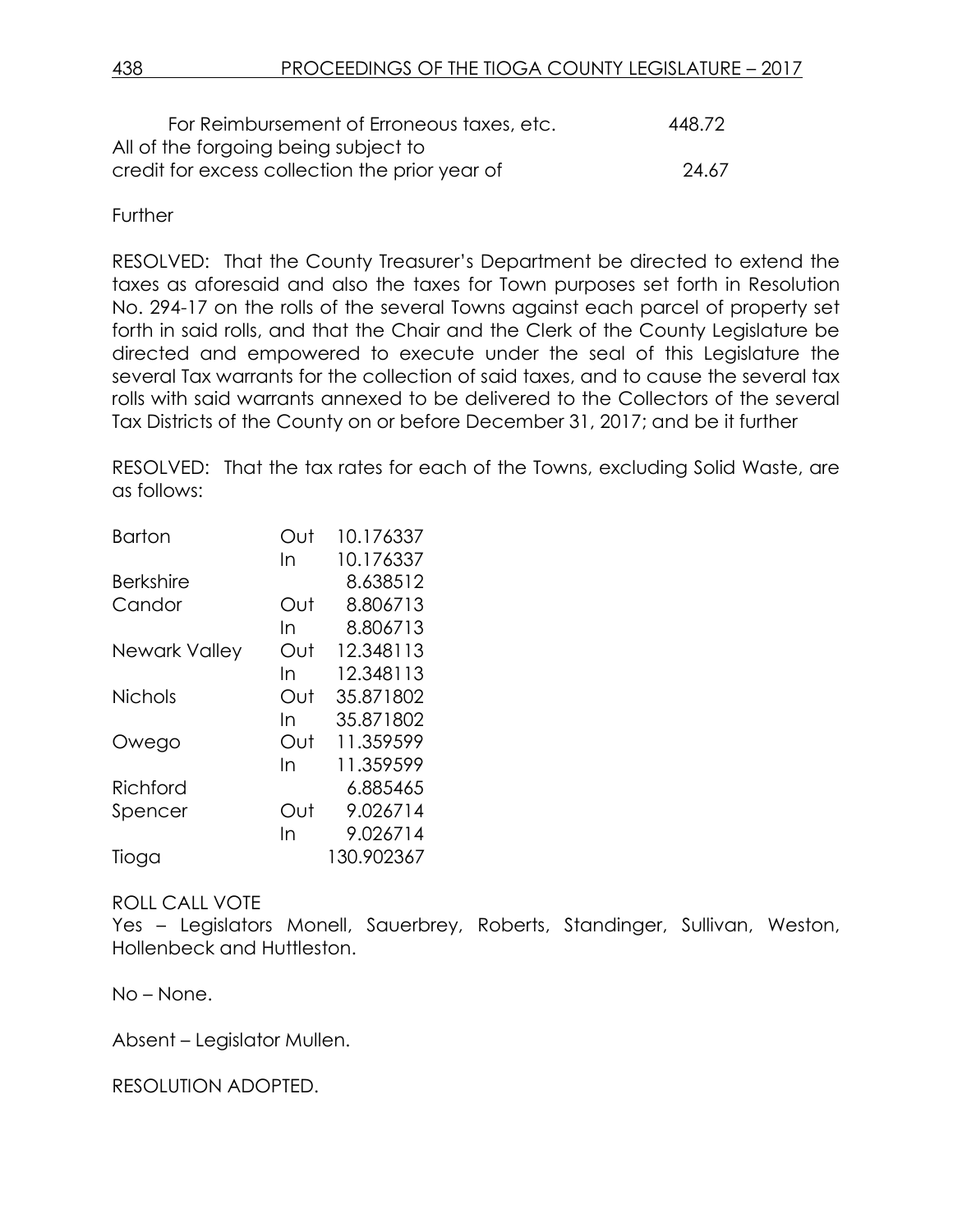Legislator Standinger moved for the adoption of the following resolution, seconded by Legislator Sullivan.

| REFERRED TO:          | HEALTH & HUMAN SERVICES COMMITTEE<br>FINANCE COMMITTEE                   |
|-----------------------|--------------------------------------------------------------------------|
| RESOLUTION NO. 296-17 | <b>TRANSFER OF FUNDS</b><br><b>BUDGET MODIFICATION</b><br>MENTAL HYGIENE |

WHEREAS: Tioga County Mental Hygiene (TCMH) is required to pay a portion of the costs for the treatment of Tioga County residents that have been assigned Criminal Psychiatric services by the NYS Court system; and

WHEREAS: TCMH has received notice that Tioga County residents were assigned these services, along with the required payment amount; and

WHEREAS: TCMH has determined the amount of additional funding needed for these already incurred mandated expenses within its own budget, yet this will require a budget modification and transfer of funds; and

WHEREAS: Transfer of funds requires Legislative approval; therefore be it

RESOLVED: That the Mental Hygiene budget be modified and funds be transferred as follows:

From: A4310 540140 Mental Hygiene-Contracting Services \$2,590.00 To: A4390 540590 Criminal Psychiatric: Services Rendered \$2,590.00

# ROLL CALL VOTE

Yes – Legislators Monell, Sauerbrey, Roberts, Standinger, Sullivan, Weston, Hollenbeck and Huttleston.

No – None.

Absent – Legislator Mullen.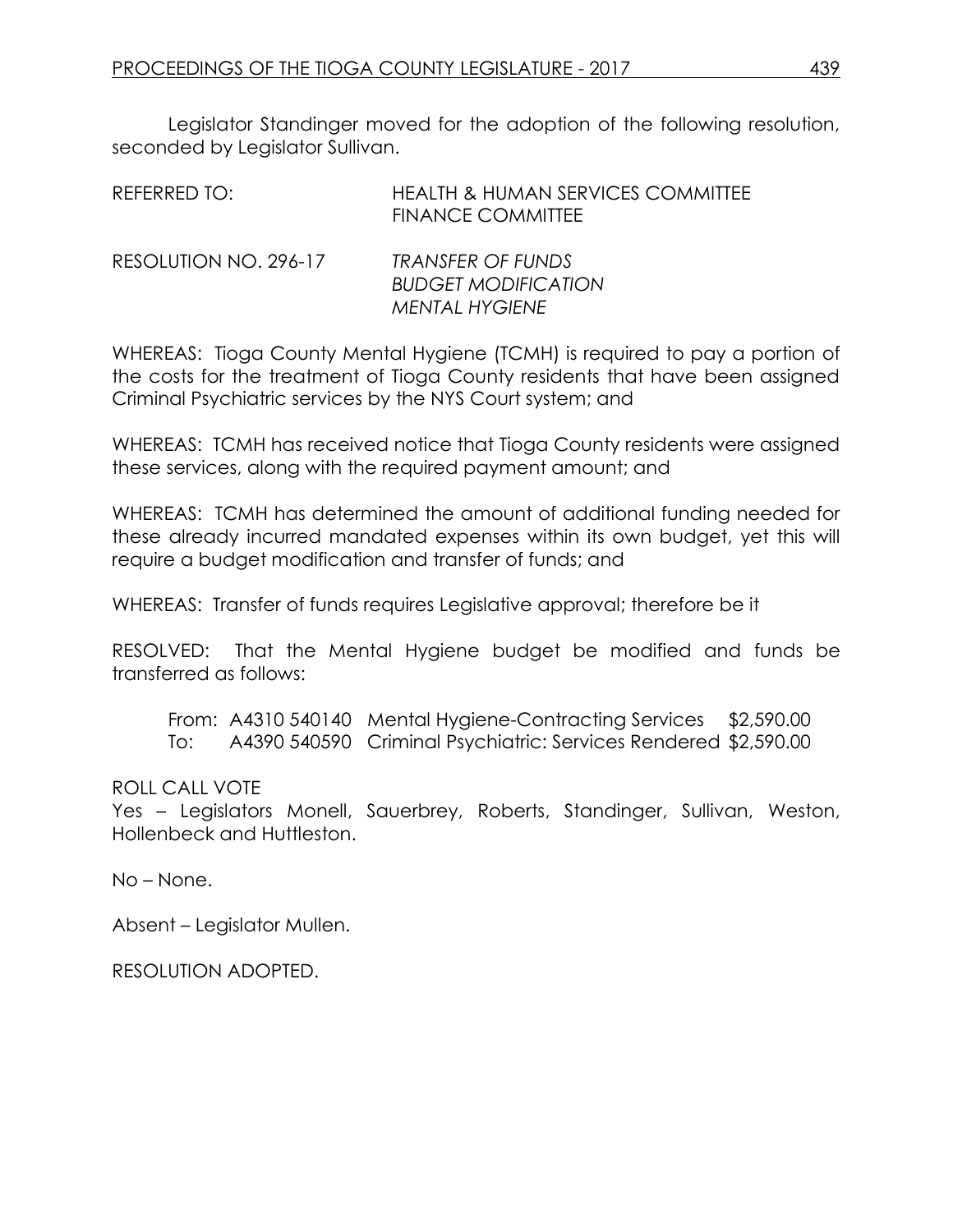Legislator Sullivan moved for the adoption of the following resolution, seconded by Legislator Standinger.

| REFERRED TO:          | <b>HEALTH &amp; HUMAN SERVICES COMMITTEE</b><br><b>FINANCE COMMITTEE</b> |                                            |  |          |     |
|-----------------------|--------------------------------------------------------------------------|--------------------------------------------|--|----------|-----|
| RESOLUTION NO. 297-17 | <b>PUBLIC HEALTH</b>                                                     | AMEND BUDGET AND<br>APPROPRIATION OF FUNDS |  | TRANSFFR | AN. |

WHEREAS: The costs of the mandated Education of Handicapped Education program (children 3-5 years of age) are larger than the budgeted 2017 amounts; and

WHEREAS: Additional funding is needed to meet the mandated costs; and

WHEREAS: Public Health has determined the amount of additional funding needed through the balance of 2017; and

WHEREAS: The Treasurer has identified available funds within the Community College Tuition account; and

WHEREAS: The additional costs will result in additional state aid reimbursement: and

WHEREAS: Budget Amendments and Appropriation of Funds require Legislative approval; therefore be it

RESOLVED: That funding be transferred and appropriated as follows:

| From:        |                                   |           |
|--------------|-----------------------------------|-----------|
| A2960 434600 | State Aid: Handicapped Education  | \$91,630  |
| A2490 540487 | <b>Community College Tuition</b>  | \$62,370  |
| To:          |                                   |           |
| A2960 540590 | Handicapped Ed: Services Rendered | \$154,000 |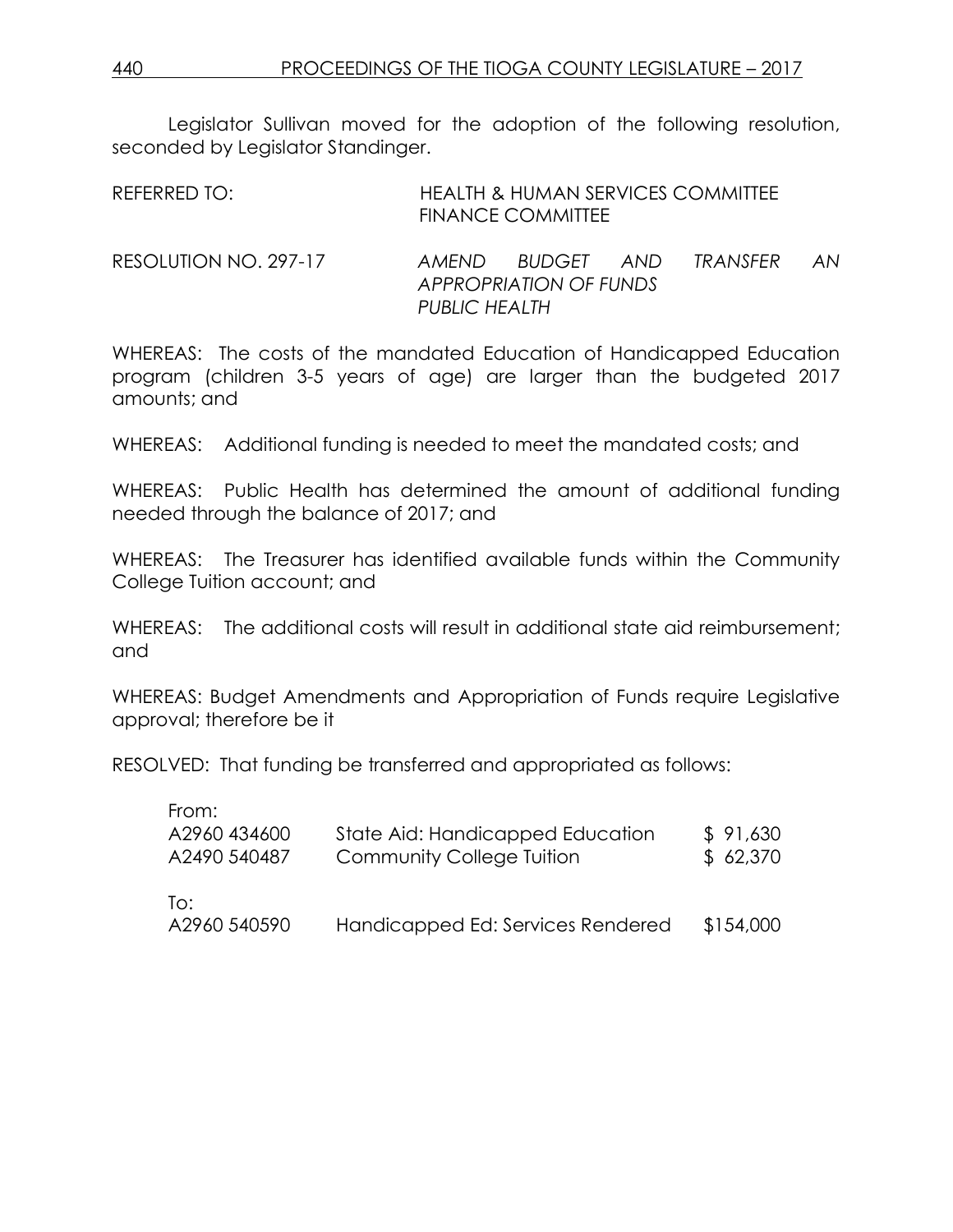Yes – Legislators Monell, Sauerbrey, Roberts, Standinger, Sullivan, Weston, Hollenbeck and Huttleston.

No – None.

Absent – Legislator Mullen.

RESOLUTION ADOPTED.

Legislator Monell moved for the adoption of the following resolution, seconded by Legislator Hollenbeck.

REFERRED TO: FINANCE/LEGAL COMMITTEE

RESOLUTION NO. 298-17 *TRANSFER OF FUNDS*

*FROM CONTINGENCY ACCOUNT TO ASSIGNED COUNSEL*

WHEREAS: The Assigned Counsel budget has had a high number of cases for 2017 and the Assigned Counsel account will not have sufficient funds for the remainder of 2017; and

WHEREAS: Funds will need to be transferred from the Contingency Account to the Assigned Counsel Account to accommodate the increase in cases for 2017; therefore be it

RESOLVED: That the Tioga County Legislature authorizes a transfer as follows:

| From: A1990 540715 Contingency Account | \$10,000 |
|----------------------------------------|----------|
|----------------------------------------|----------|

To: A1172 540030 Assigned Counsel \$10,000

# ROLL CALL VOTE

Yes – Legislators Monell, Sauerbrey, Roberts, Standinger, Sullivan, Weston, Hollenbeck and Huttleston.

No – None.

Absent – Legislator Mullen.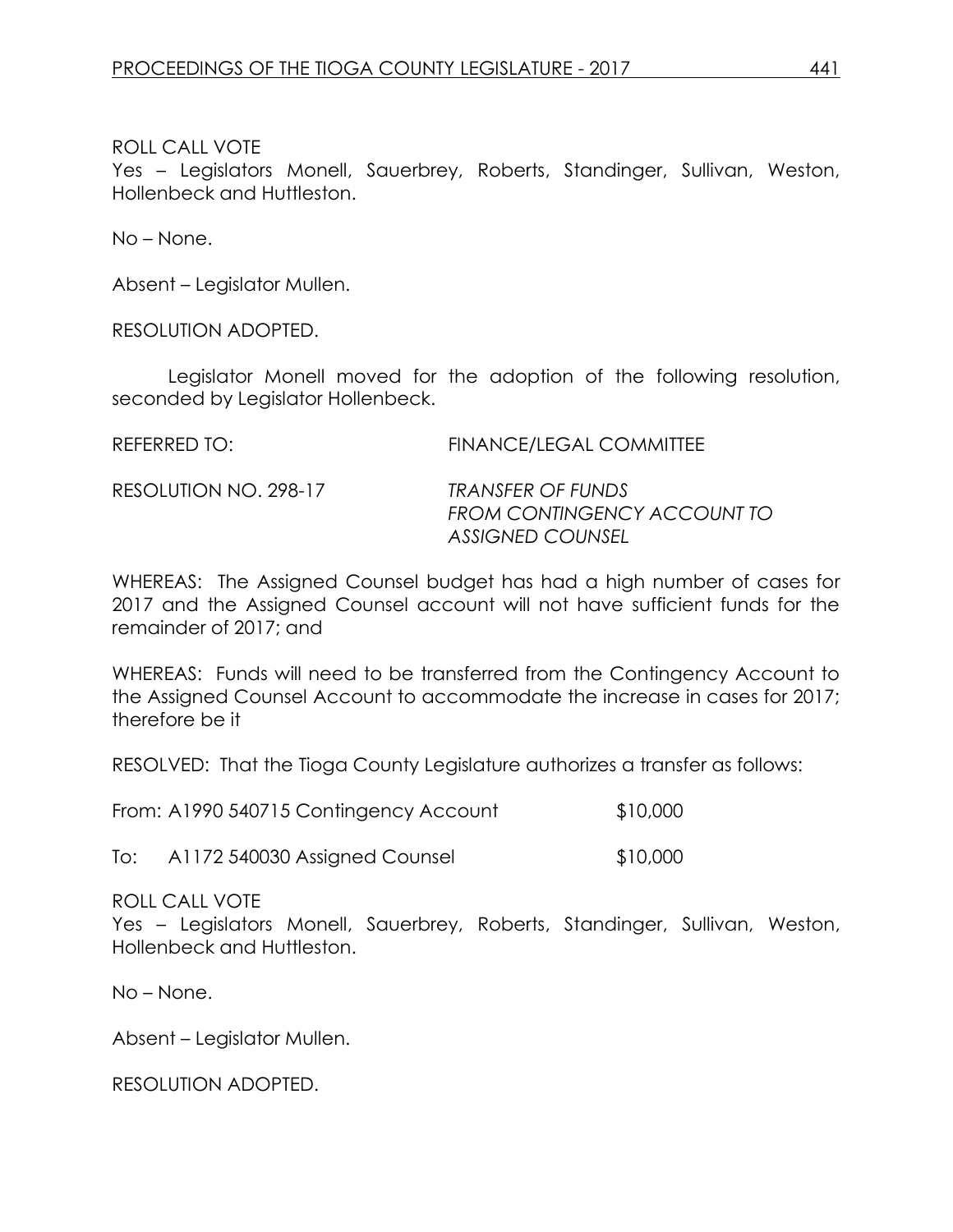Legislator Standinger moved for the adoption of the following resolution, seconded by Legislator Weston.

REFERRED TO: THE PUBLIC SAFETY COMMITTEE

RESOLUTION NO. 299-17 *TRANSFER OF FUNDS WITHIN THE JAIL BUDGET*

WHEREAS: Funding for inmate "Meals/Food" will soon be depleted; and

WHEREAS: Contingency funding previously requested and granted for Contracting Services within the Jail Budget remain unspent; and

WHEREAS: It will be necessary to replenish the inmate "Meals/Food" account to finish the fiscal year, therefore be it

RESOLVED: That the following funds be transferred to re-appropriate the inmate "Meals/Food" account as follows:

| From: A3150 540140 |              | <b>Contracting Services</b> | \$15,000 |  |
|--------------------|--------------|-----------------------------|----------|--|
| lo:                | A3150 540360 | Meals/Food                  | \$15,000 |  |

ROLL CALL VOTE

Yes – Legislators Monell, Sauerbrey, Roberts, Standinger, Sullivan, Weston, Hollenbeck and Huttleston.

No – None.

Absent – Legislator Mullen.

RESOLUTION ADOPTED.

Legislator Hollenbeck moved for the adoption of the following resolution, seconded by Legislator Monell.

| REFERRED TO:          | PERSONNEL COMMITTEE<br><b>FINANCE COMMITTEE</b>     |
|-----------------------|-----------------------------------------------------|
| RESOLUTION NO. 300-17 | TRANSFER FUNDS/FUND SELF-<br>INSURANCE PLAN RESERVE |

WHEREAS: Tioga County Local Law No. 2 of 2015 established a Contributed Reserve cap of \$6,000,000 for the Tioga County Self Insurance Plan; and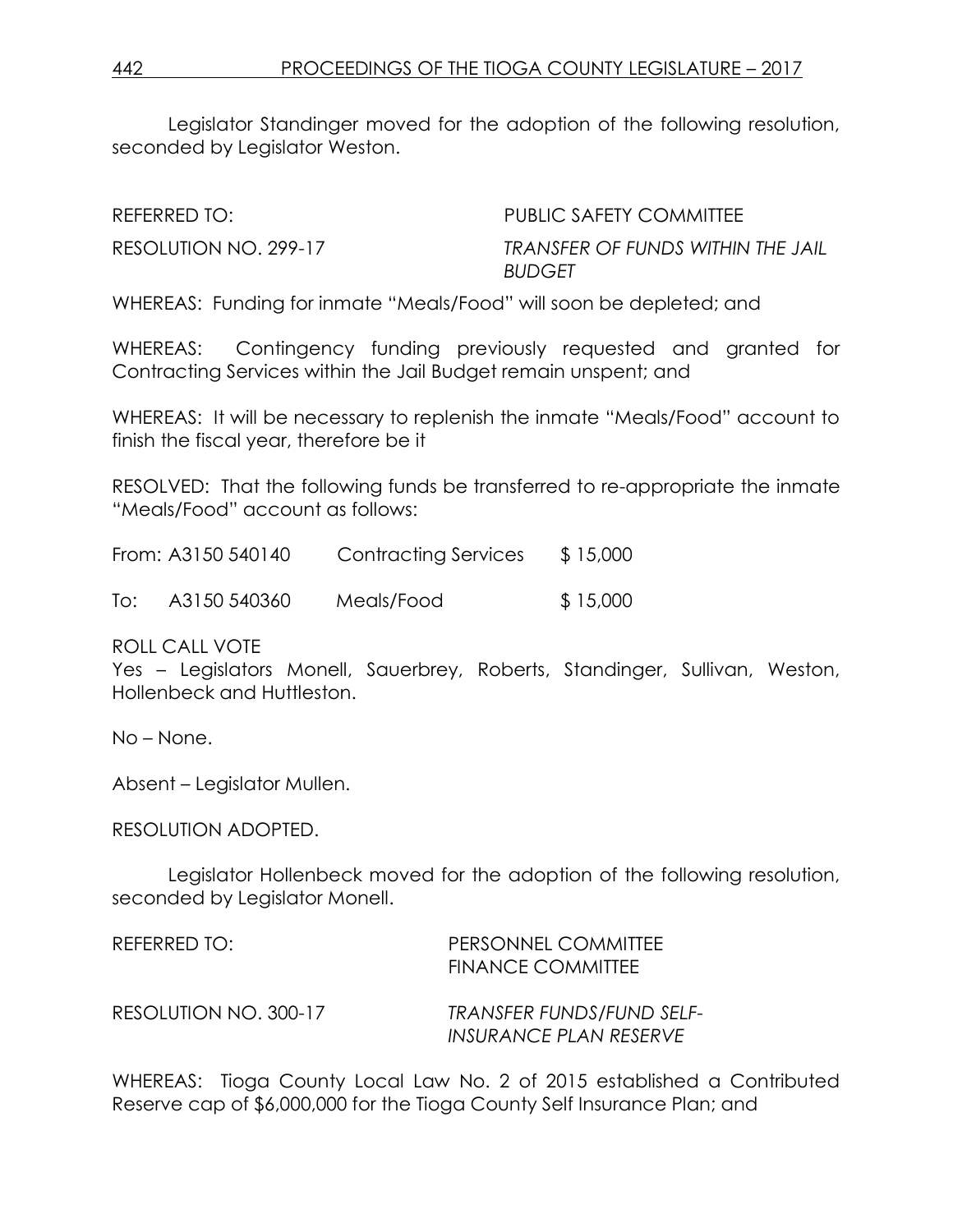WHEREAS: Tioga County Local Law No. 2 of 2015 allows for the transfer of surplus funds from the fund balance to the reserve; and

WHEREAS: The 2016 Tioga County Self Insurance operating budget had surplus funds of \$215,831.59 in the fund balance; and

WHEREAS: The December 31, 2016 Tioga County Self Insurance Plan Fund Balance is \$1,182,157.01; and

WHEREAS: The December 31, 2016 Tioga County Self Insurance Contributed Reserve Fund is \$1,979,647.76; therefore be it

RESOLVED: That the Tioga County Treasurer is authorized to transfer funds as follows:

| From: Self-Insurance Fund Balance S390900 | \$215,831.00 |
|-------------------------------------------|--------------|
|                                           |              |

To: Self-Insurance Contributed Reserve Fund S375300 \$215,831.00

#### ROLL CALL VOTE

Yes – Legislators Monell, Sauerbrey, Roberts, Standinger, Sullivan, Weston, Hollenbeck and Huttleston.

No – None.

Absent – Legislator Mullen.

RESOLUTION ADOPTED.

Legislator Standinger moved for the adoption of the following resolution, seconded by Legislator Weston.

REFERRED TO: PUBLIC SAFETY COMMITTEE

RESOLUTION NO. 301-17 *RESOLUTION TO APPROVE A CONTRACT BETWEEN THE TIOGA CO. PROBATION DEPT. & THE FAMILY AND CHILDREN'S SOCIETY TO PROVIDE ADULT & JUVENILE SEXUAL OFFENDER TREATMENT SERVICES*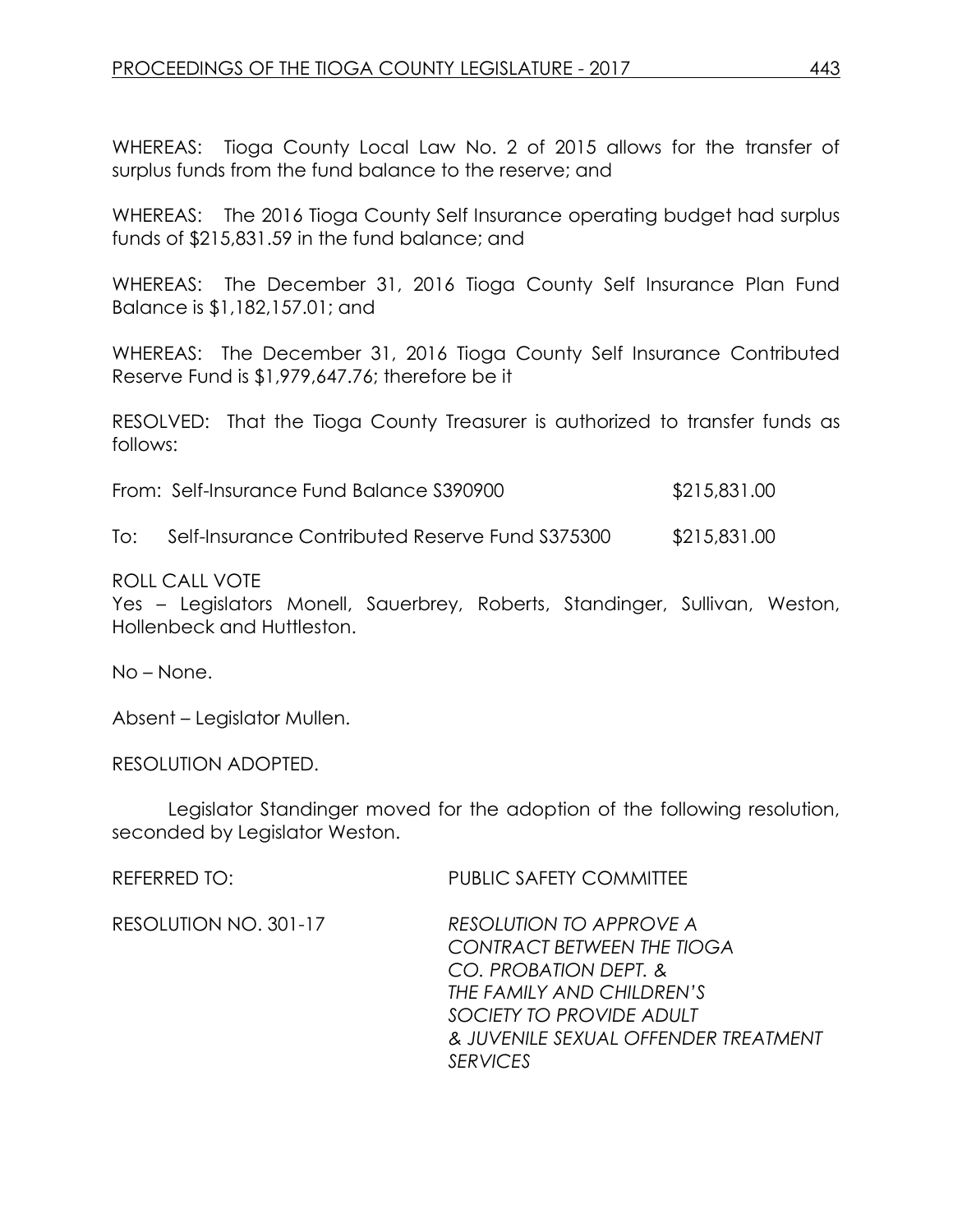WHEREAS: The Legislature approved a contract between Tioga County Probation Department and The Family and Children's Society for the provision of adult and juvenile sex offender treatment in 2018; and

WHEREAS: The Family and Children's Society contract with Tioga County Probation provides for a total of 21 sexual offender slots as follows: 16 adult assessment and treatment slots; 10 adult safety monitor education slots; 5 juvenile offender assessment and treatment slots and 10 parent safety monitor education slots for a cost of \$123,840 annually; now therefore be it

RESOLVED: That the Probation Director is approved to contract in 2018 with The Family and Children's Society to provide adult sexual offender assessment and treatment, juvenile sexual offender assessment and treatment and educational sessions for adult supervisors and parent supervisors in the amount of \$123,840 annually, upon approval of the County Attorney.

# ROLL CALL VOTE

Yes – Legislators Monell, Sauerbrey, Roberts, Standinger, Sullivan, Weston, Hollenbeck and Huttleston.

No – None.

Absent – Legislator Mullen.

RESOLUTION ADOPTED.

Legislator Monell moved for the adoption of the following resolution, seconded by Legislator Hollenbeck.

REFERRED TO: LEGAL/SAFETY COMMITTEE

RESOLUTION NO. 302-17 *RENEW CONTRACT PARTNERS IN SAFETY, INC. (CDL DRUG & ALCOHOL TESTING)*

WHEREAS: Federal Law requires random drug and alcohol testing of CDL drivers performing "safety sensitive" tasks; and

WHEREAS: The Safety Department has coordinated with several of the Towns and Villages within Tioga County to have this testing done by an outside agency since 1995; therefore be it

RESOLVED: That the Tioga County Legislature authorizes the Chair of the Legislature, pending approval by the County Attorney, to renew the contract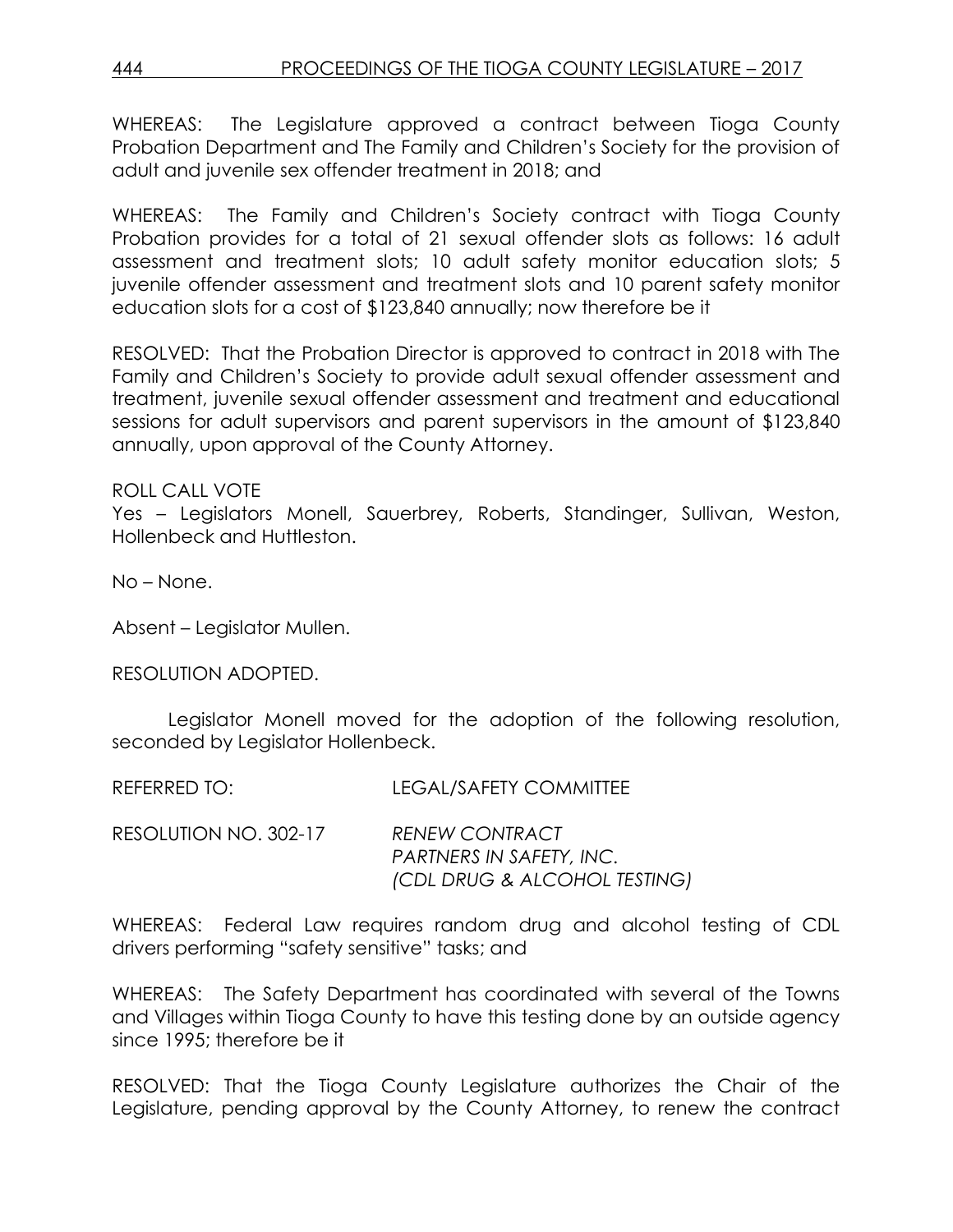with Partners in Safety, Inc. for random drug and alcohol testing in accordance with Federal regulations at the following rates indicated:

Complete DOT Random Testing Program \$35.00 Per Employee Per Year To Include:

- Random Selection of Employees (25% for drug, 10% for alcohol)
- All Random Drug & Alcohol Tests
- Record Management
- DOT Audit Assistance
- Regulatory Updates
- Blind Specimen Submissions
- MIS Reports
- Supervisor Training for Reasonable Cause
- Collection Site Management

ADDITIONAL CHARGES: For pre-employment, post-accident, reasonable cause or follow-up tests performed during business hours:

Drug Test (at lab or office of Partners in Safety): \$48.00 per test Drug Test (at Walk-In Medical Facilities, Hospitals, etc.): \$75.00 per test Breath Alcohol Test:  $$40.00$  per test DOT/19A Physicals (at the office of Partners in Safety): \$55.00 per person Emergency Service \$150 per hour Minimum 2 hours

Split Specimen Testing (re-test of positive specimen by other SAMHSA certified lab, including shipping and maintenance of chain of custody; only when requested by employee within 72 hours of MRO's notification): \$250.00

On-site 19A/DOT physicals available upon request (minimum volume required).

Additional services are billed monthly. Payment is due prior to the 30th of the month following the month in which services were provided.

and be it further

RESOLVED: That this contract shall be effective January 1, 2018 through December 31, 2018.

plus the cost of the test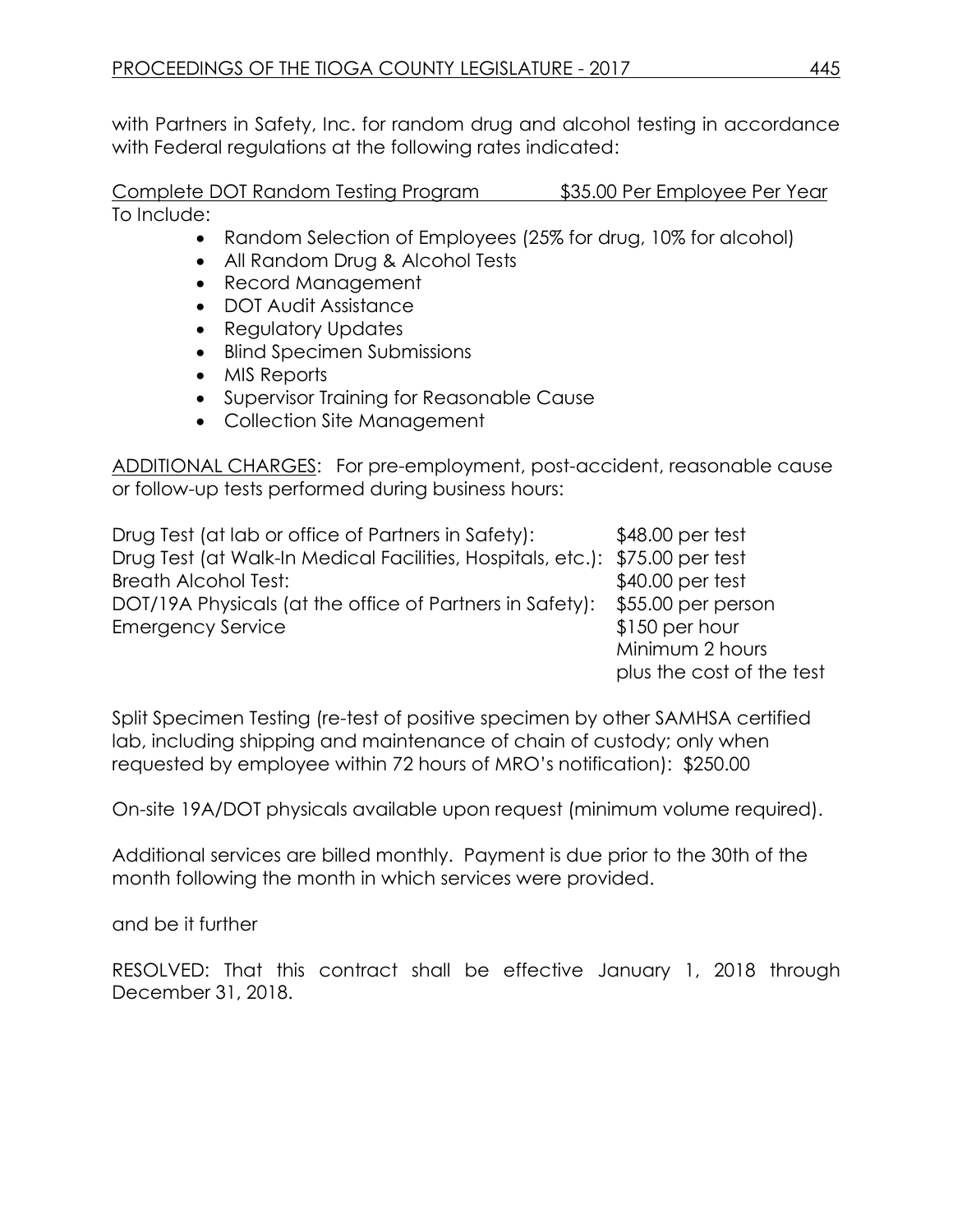Yes – Legislators Monell, Sauerbrey, Roberts, Standinger, Sullivan, Weston, Hollenbeck and Huttleston.

No – None.

Absent – Legislator Mullen.

RESOLUTION ADOPTED.

Legislator Weston moved for the adoption of the following resolution, seconded by Legislator Hollenbeck.

REFERRED TO: ED&P COMMITTEE RESOLUTION NO. 303-17 *RESOLUTION TO RENEW CONSULTANT CONTRACT FOR HAZARD MITIGATION PLAN COORDINATOR FOR 2018*

WHEREAS: Per resolution 193-12 and resolution 218-13, the Tioga County Legislature contracted with the Tioga County Soil & Water Conservation District to perform the Hazard Mitigation Plan Coordinator services for calendar year 2013 based on a mutually agreeable work plan with specific tasks; and

WHEREAS: The Tioga County Planning Department still does not have the existing capacity to perform these FEMA-required services; and

WHEREAS: The Tioga County Planning Department has sufficient funds in the 2017 budget to cover these expenses, in the amount of \$20,000 from Planning Appropriation account A8020 540140; therefore be it

RESOLVED: That the Tioga County Legislature does hereby authorize the renewal of said contract with Tioga County Soil & Water Conservation District, to perform Hazard Mitigation Coordinator services from January 1 - December 31, 2018, not to exceed \$20,000 from Planning Appropriation account A8020 540140, and authorizes the Tioga County Legislative Chair to sign all related contract paperwork, contingent upon review and approval of the County Attorney.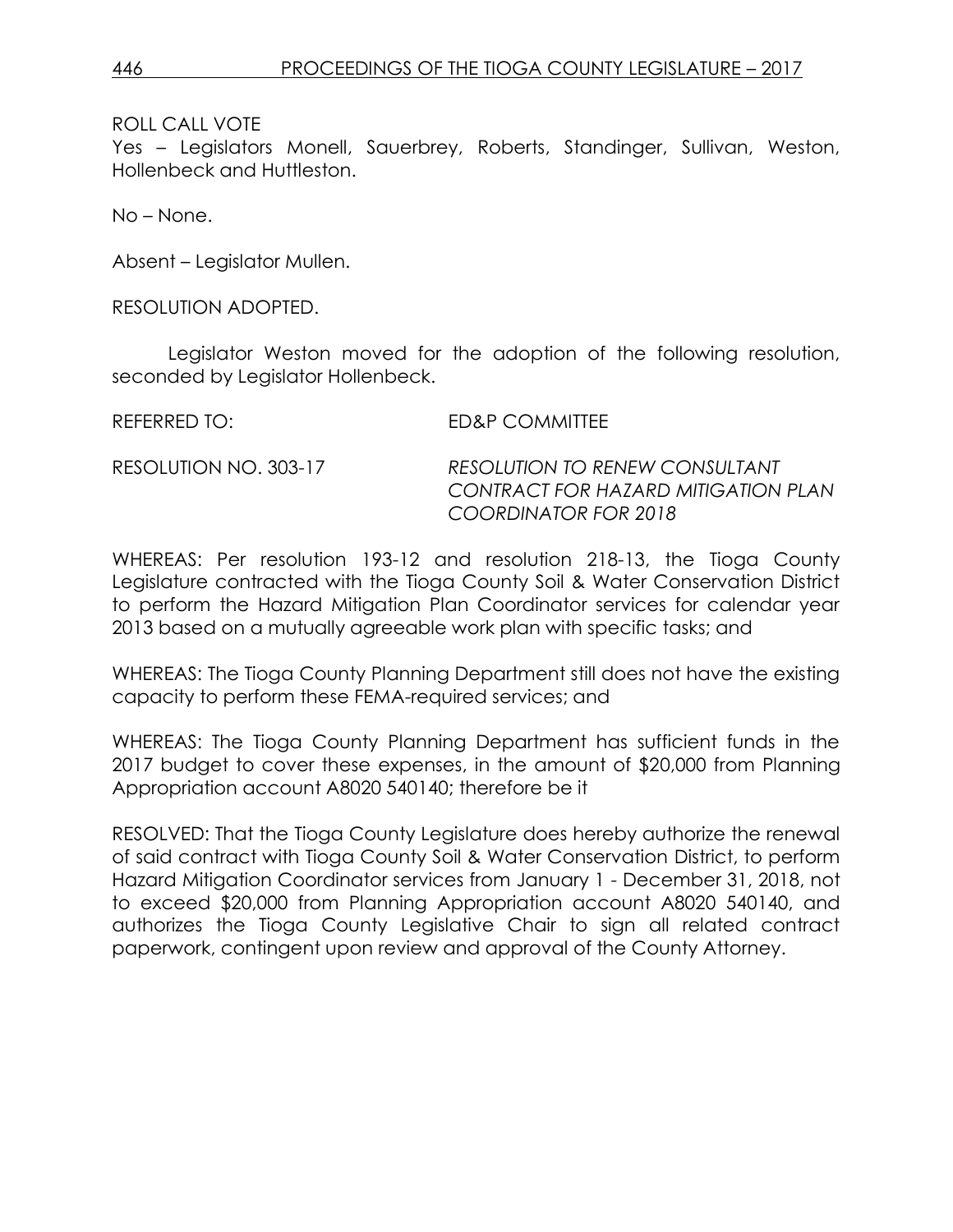Yes – Legislators Monell, Sauerbrey, Roberts, Standinger, Sullivan, Weston, Hollenbeck and Huttleston.

No – None.

Absent – Legislator Mullen.

RESOLUTION ADOPTED.

Legislator Standinger moved for the adoption of the following resolution, seconded by Legislator Monell.

| REFERRED TO: | <b>PUBLIC SAFETY COMMITTEE</b> |
|--------------|--------------------------------|

RESOLUTION NO. 304-17 *HOME RULE REQUEST FOR AMENDMENT OF NEW YORK STATE CORRECTIONS LAW 500-C TO AUTHORIZE THE TIOGA COUNTY CORRECTIONAL FACILITY TO HOLD PERSONS UNDER ARREST FOR ARRAIGNMENT IN ANY COURT LOCATED IN TIOGA COUNTY SHERIFF'S OFFICE*

WHEREAS: Pursuant to New York Corrections Law § 500-c, The Tioga County Sherriff may not house persons arrested and detained prior to arraignment; and

WHEREAS: The Tioga County Sherriff has adequate facilities and procedures to house said persons prior to arraignment; and

WHEREAS: Detention of said persons prior to arraignment is in the best interest of promoting public safety and efficient use of law enforcement resources; and

WHEREAS: Pursuant to Article IX of the Constitution of the State of New York, it is necessary for this Legislature to enact a Home Rule Request for the purposes of said legislation; therefore be it

RESOLVED: That the Tioga County Legislature hereby urges our State Legislators, Senator Fred Akshar, and Assemblyman Christopher S. Friend to prepare a Home Rule Statute amending Section 500-c of the New York Corrections Law to include language stating that the Tioga County Correctional Facility may be used for the detention of persons prior to arraignment in any court located in Tioga County.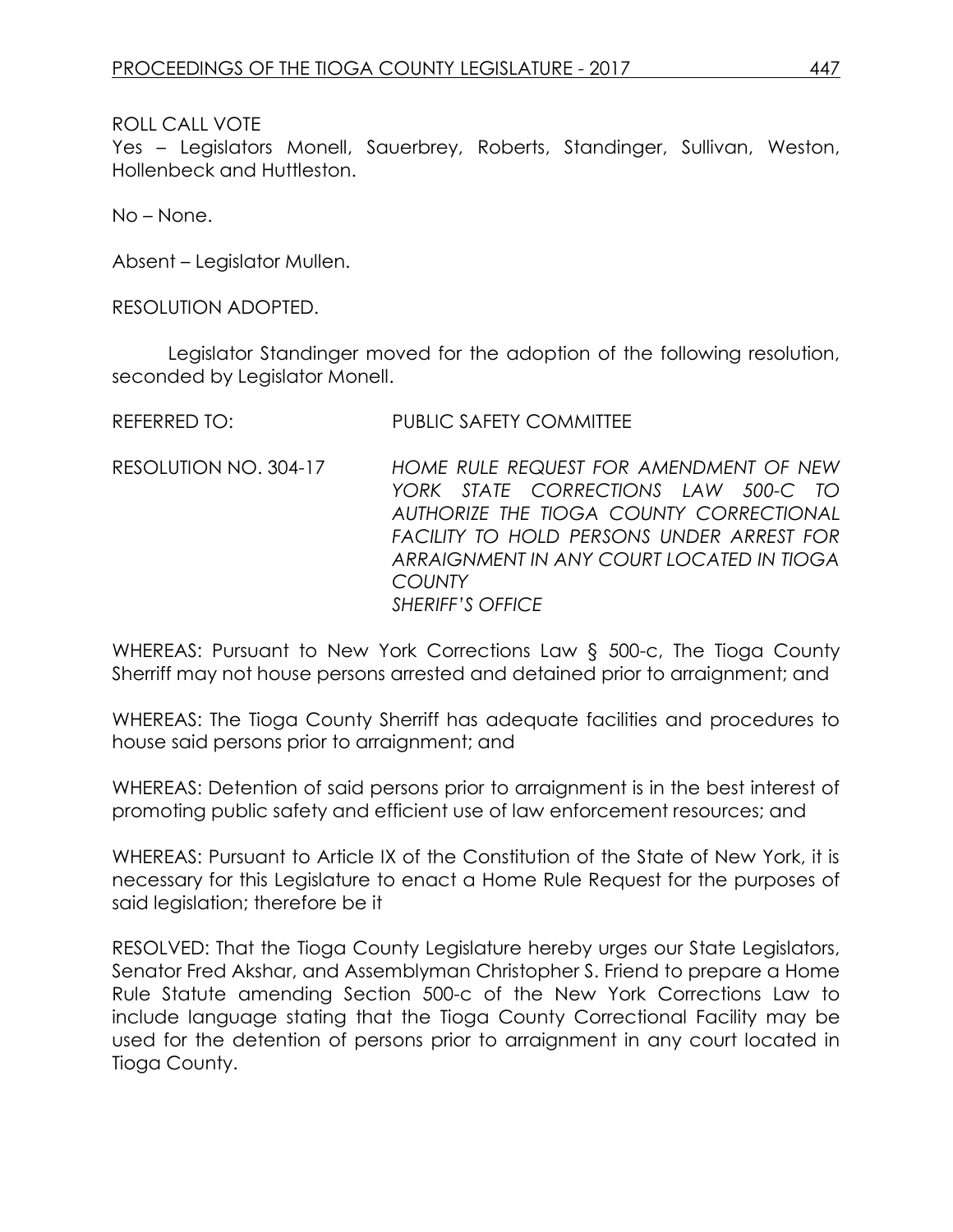Yes – Legislators Monell, Sauerbrey, Roberts, Standinger, Sullivan, Weston, Hollenbeck and Huttleston.

No – None.

Absent – Legislator Mullen.

RESOLUTION ADOPTED.

Legislator Weston moved for the adoption of the following resolution, seconded by Legislator Hollenbeck.

| REFERRED TO:          | ED&P COMMITTEE                                           |
|-----------------------|----------------------------------------------------------|
| RESOLUTION NO. 305-17 | APPOINT AT-LARGE MEMBER TO THE STERPDB<br>REGIONAL BOARD |

WHEREAS: The by laws of the Southern Tier East Regional Planning Development Board (STERPDB) require the composition of the membership from each county to be 1) a county legislator, 2) a local elected official, another county legislator or an at-large and 3) the County Planning Director; and

WHEREAS: Jason Bellis has served in the at-large position on the STERPDB Regional Board for a full four-year term, which expires on 12/31/2017, and no longer wishes to serve in this capacity; and

WHEREAS: The STERPDB Regional Board is desirous of replacing at-large members with economic development local officials as terms expire; and

WHEREAS: Tioga County ED&P has found Teresa Saraceno, Deputy Director of Economic Development, willing and able to fill this position; therefore be it

RESOLVED: That the Tioga County Legislature hereby appoints Teresa Saraceno to Tioga County's at-large position on the Southern Tier East Regional Planning Development Board for a four-year term of 1/1/2018 – 12/31/2021.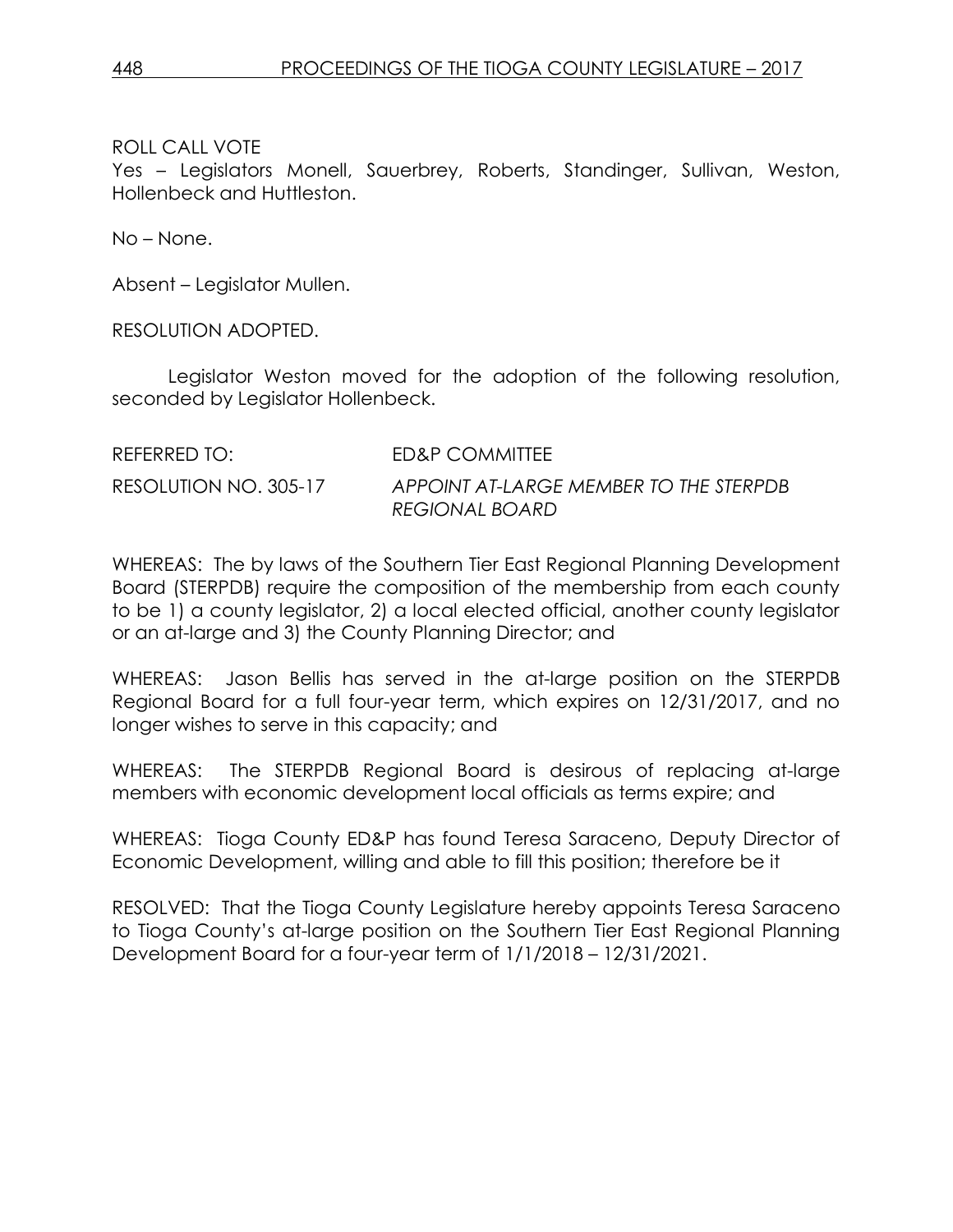Yes – Legislators Monell, Sauerbrey, Roberts, Standinger, Sullivan, Weston, Hollenbeck and Huttleston.

No – None.

Absent – Legislator Mullen.

RESOLUTION ADOPTED.

Legislator Standinger moved for the adoption of the following resolution, seconded by Legislator Sullivan.

REFERRED TO: HEALTH & HUMAN SERVICES COMMITTEE

RESOLUTION NO. 306-17 *APPOINT MEMBER TO THE TIOGA COUNTY BOARD OF HEALTH*

WHEREAS: Section 344 of the Public Health Law requires that members of the Board of Health shall serve six (6) year staggered terms; and

WHEREAS: Vincent Leonti, MD, resigned from the Board of Health 4/21/2017; and

WHEREAS: The appointed term for Vincent Leonti on the Board of Health expires 12/31/2020; and

WHEREAS: Erica Haray-Butcher, MS, has agreed to fill the unexpired term of Vincent Leonti; therefore be it

RESOLVED: That Erica Haray-Butcher, MS, be appointed to the Board of Health to fill the unexpired term of Vincent Leonti, MD, for a term of 12/21/2017- 12/31/2020.

# ROLL CALL VOTE

Yes – Legislators Monell, Sauerbrey, Roberts, Standinger, Sullivan, Weston, Hollenbeck and Huttleston.

No – None.

Absent – Legislator Mullen.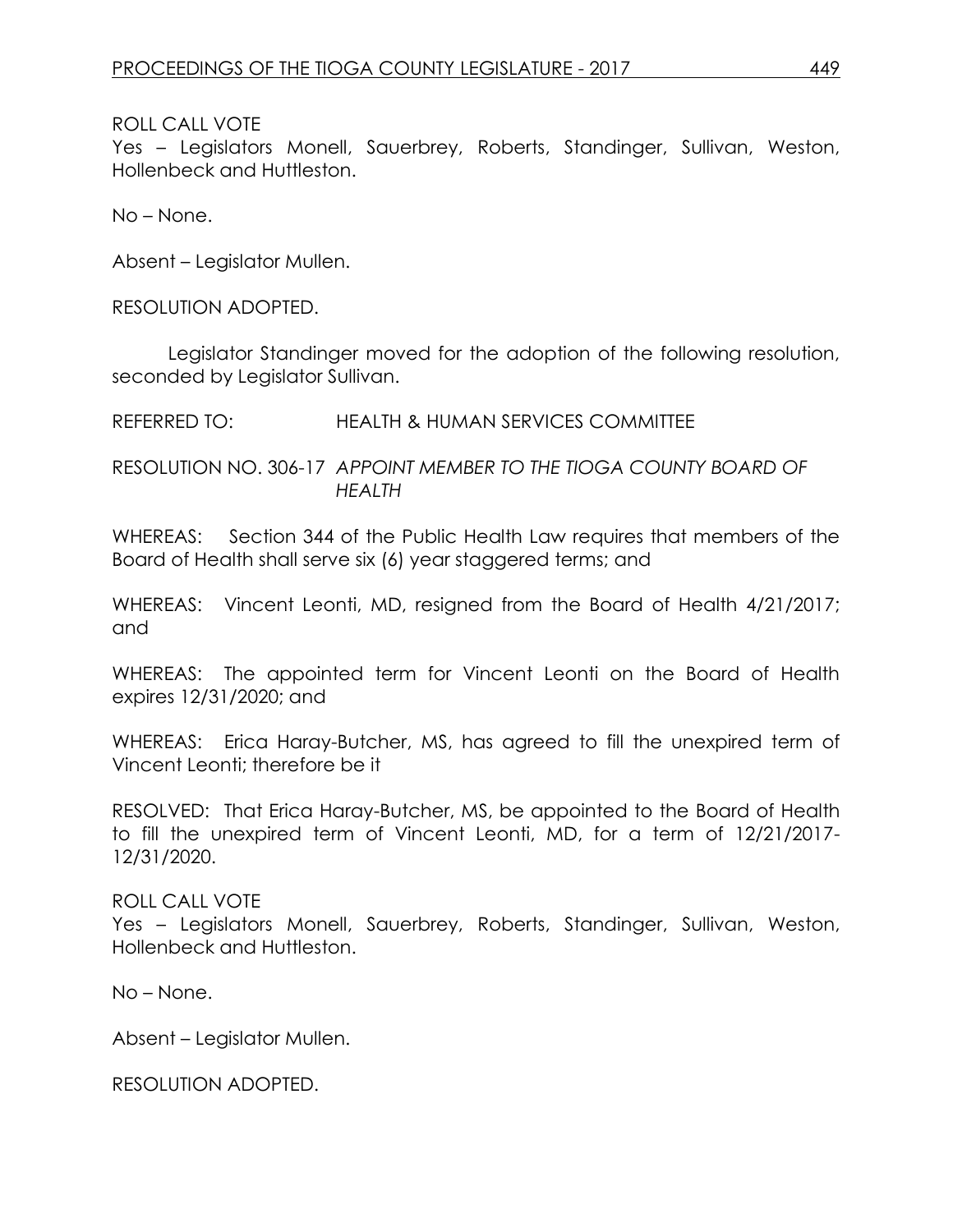Legislator Standinger moved for the adoption of the following resolution, seconded by Legislator Sullivan.

REFERRED TO: **HEALTH & HUMAN SERVICES COMMITTEE** RESOLUTION NO. 307-17 *REAPPOINT MEMBER TO THE TIOGA COUNTY BOARD OF HEALTH*

WHEREAS: Section 344 of the Public Health Law requires that members of the Board of Health shall serve six (6) year staggered terms; and

WHEREAS: The appointed term for Joseph Picco, DDS, on the Board of Health expires 12/31/17; and

WHEREAS: Dr. Picco has agreed to serve for another term; therefore be it

RESOLVED: That Joseph Picco, DDS, be re-appointed to the Board of Health for a term of 1/1/18-12/31/23.

ROLL CALL VOTE

Yes – Legislators Monell, Sauerbrey, Roberts, Standinger, Sullivan, Weston, Hollenbeck and Huttleston.

No – None.

Absent – Legislator Mullen.

RESOLUTION ADOPTED.

Legislator Standinger moved for the adoption of the following resolution, seconded by Legislator Hollenbeck.

REFERRED TO: PUBLIC SAFETY COMMITTEE

RESOLUTION NO. 308-17 *APPOINT FREEDOM OF*

*INFORMATION OFFICER*

WHEREAS: The Tioga County Sheriff's Office handles a significant number of Freedom of Information requests; and

WHEREAS: Lieutenant Casey Rhodes who was the designated Freedom of Information Officer for the Sheriff's Office will soon retire from service; therefore be it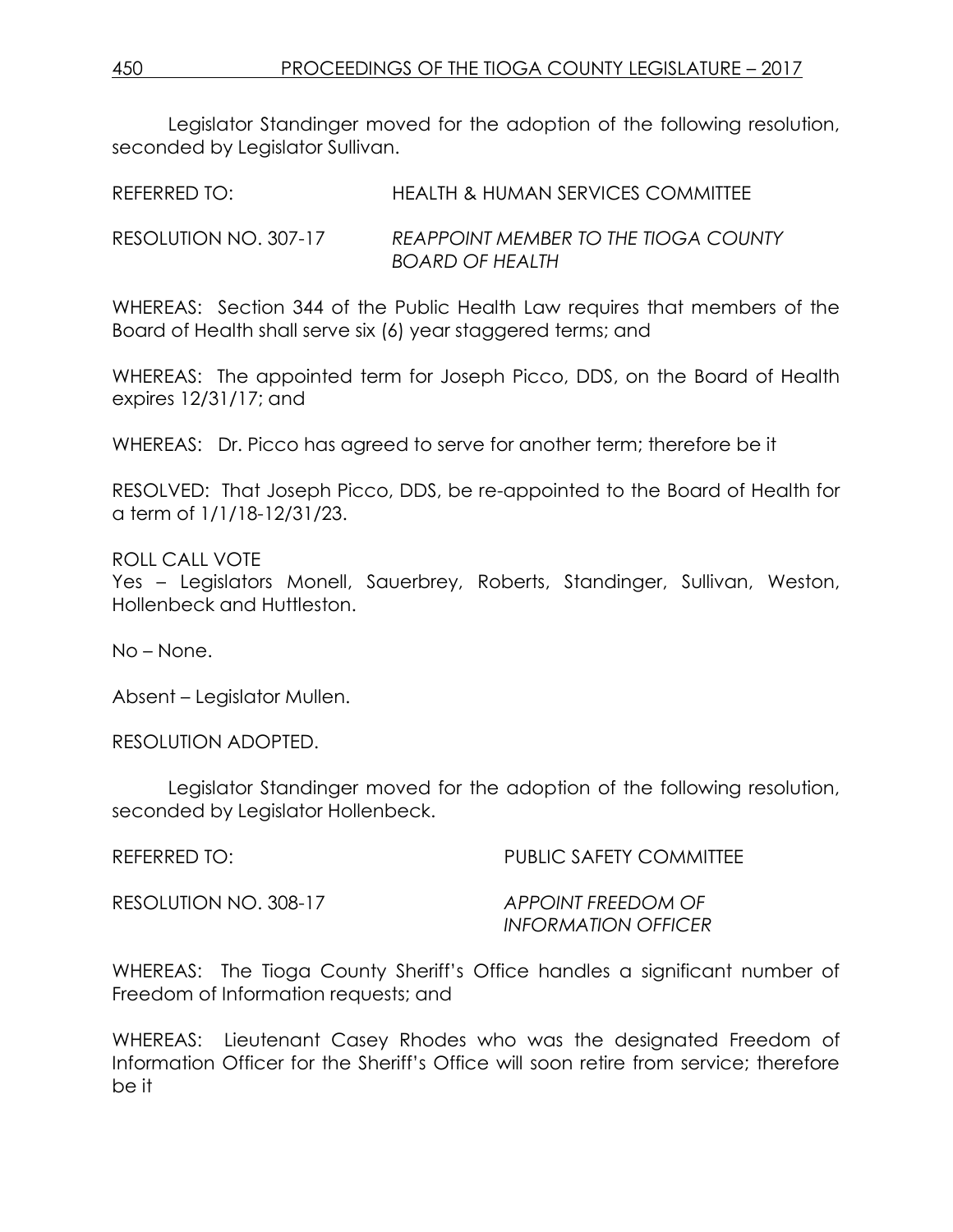RESOLVED: That Lieutenant Rich Hallett of the Tioga County Sheriff's Office be and hereby is appointed Freedom of Information Officer for Tioga County to handle the Freedom of Information requests received by the Tioga County Sheriff's Office, effective December 22, 2017; and be it further

RESOLVED: That in the event the Freedom of Information Officer makes a personal request for information, said request shall be reviewed by the County Attorney.

#### ROLL CALL VOTE

Yes – Legislators Monell, Sauerbrey, Roberts, Standinger, Sullivan, Weston, Hollenbeck and Huttleston.

No – None.

Absent – Legislator Mullen.

RESOLUTION ADOPTED.

Legislator Weston moved for the adoption of the following resolution, seconded by Legislator Sullivan.

REFERRED TO: AGRICULTURE COMMITTEE

RESOLUTION NO. 309-17 *RE-APPOINT MEMBER TO THE TIOGA COUNTY AGRICULTURAL AND FARMLAND PROTECTION BOARD*

WHEREAS: Pam Moore's term on the Agricultural and Farmland Protection Board as an Active Farmer expires as of 12/31/2017; and

WHEREAS: The Agricultural and Farmland Protection Board is desirous of filling this position and said Board member is willing and able to serve another term; therefore be it

RESOLVED: That the Tioga County Legislature hereby reappoint Pam Moore to the Agricultural and Farmland Protection Board, for the four-year term of 1/1/18 – 12/31/21.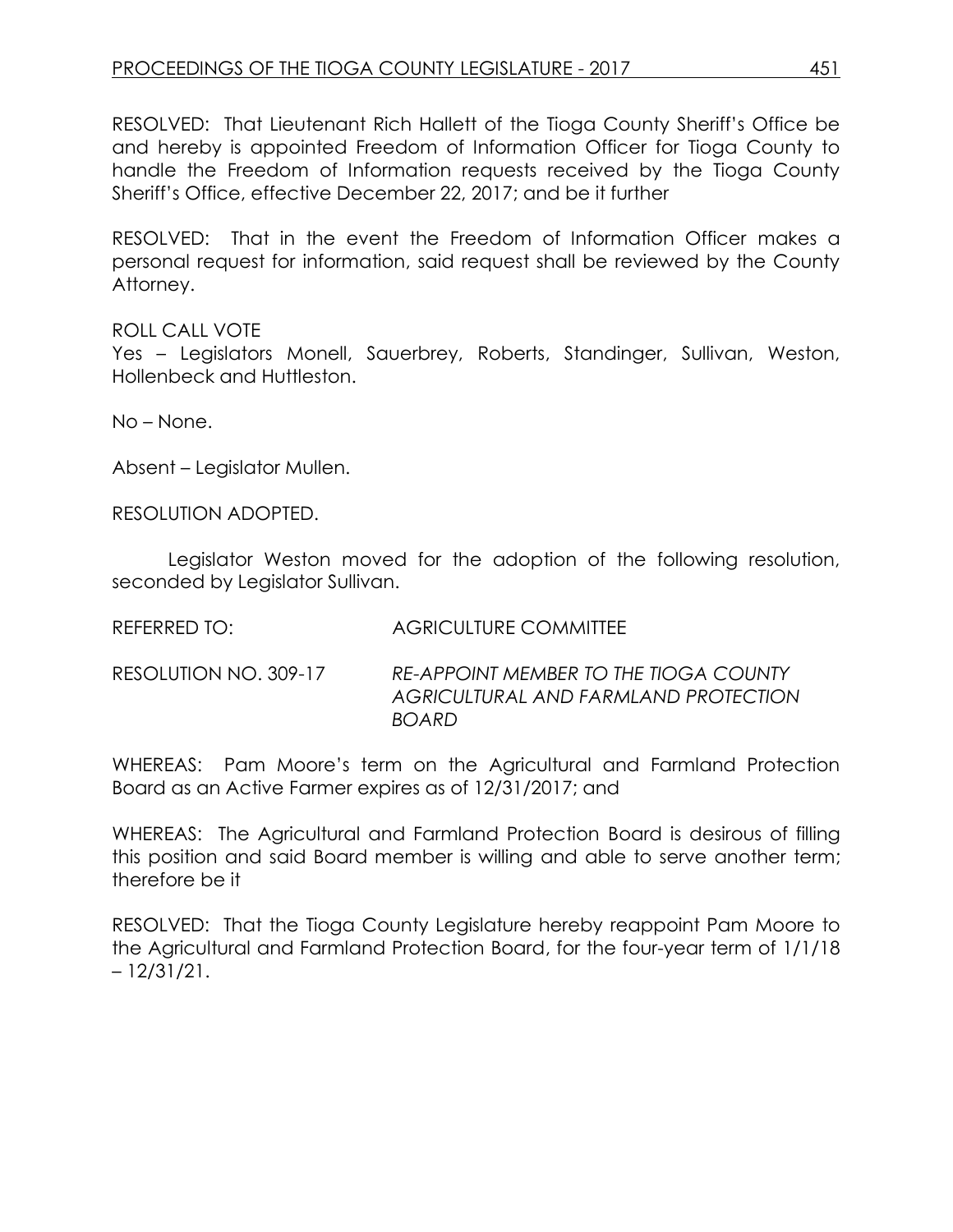Yes – Legislators Monell, Sauerbrey, Roberts, Standinger, Sullivan, Weston, Hollenbeck and Huttleston.

No – None.

Absent – Legislator Mullen.

RESOLUTION ADOPTED.

Legislator Standinger moved for the adoption of the following resolution, seconded by Legislator Sullivan.

REFERRED TO: HEALTH & HUMAN SERVICES COMMITTEE

RESOLUTION NO. 310–17 *RESOLUTION APPOINTING NEW MEMBER TO COMMUNITY SERVICES BOARD*

WHEREAS: Carolyn Galatzan has agreed to become a new member; and

WHEREAS: The Community Services Board has recommended Carolyn's appointment; and

WHEREAS: Section Article 41.11 (d) of the Mental Hygiene Law allows counties to determine the length of term of Community Services Board members; therefore be it

RESOLVED: That Carolyn Galatzan be appointed a returning member to the Community Services Board, for term starting January 1, 2018 and ending December 31, 2021.

ROLL CALL VOTE

Yes – Legislators Monell, Sauerbrey, Roberts, Standinger, Sullivan, Weston, Hollenbeck and Huttleston.

No – None.

Absent – Legislator Mullen.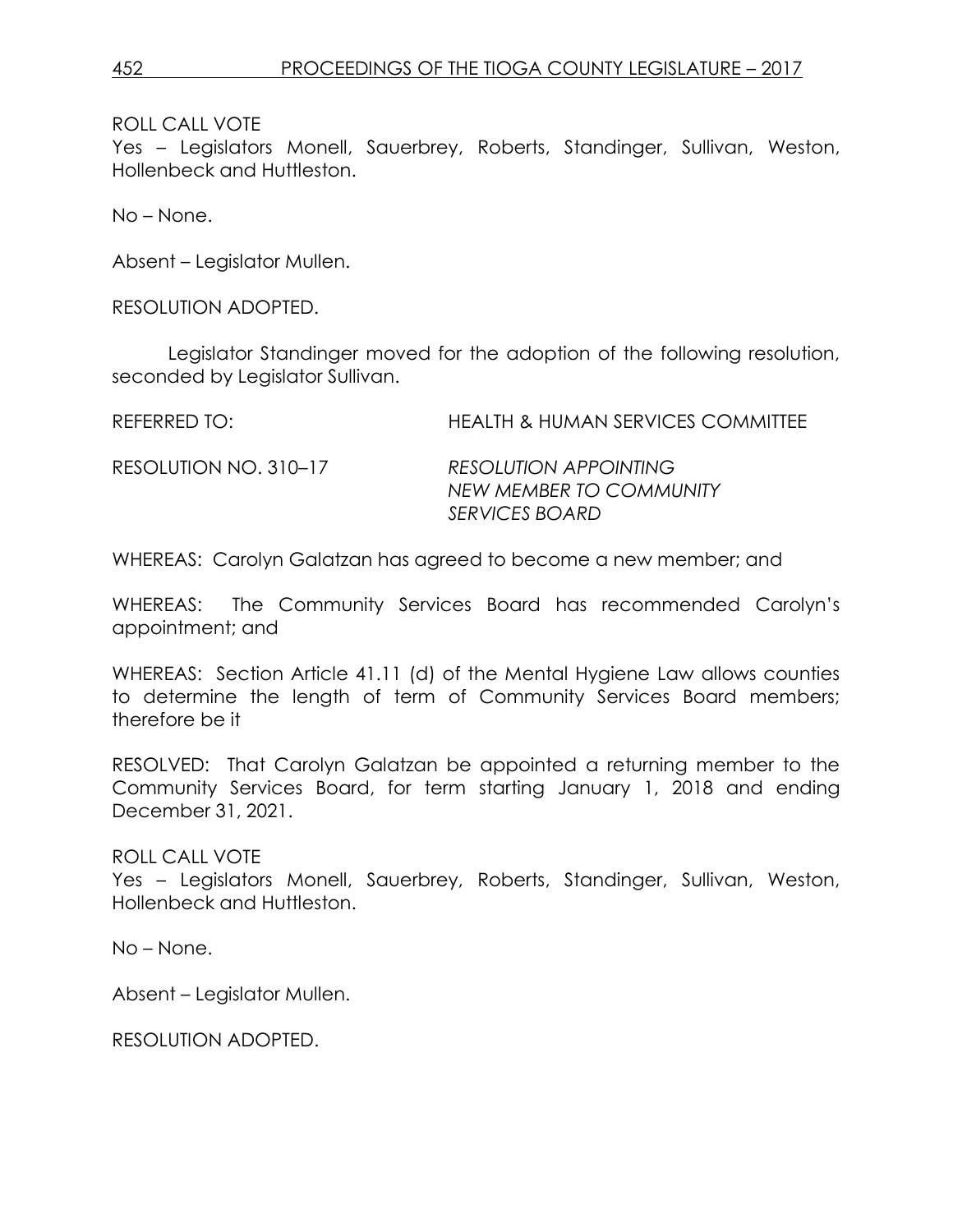Legislator Hollenbeck moved for the adoption of the following resolution, seconded by Legislator Monell.

REFERRED TO: PERSONNEL COMMITTEE

RESOLUTION NO. 311-17 *AUTHORIZE CONTRACT RENEWAL CSEA EMPLOYEE BENEFIT FUND*

WHEREAS: Resolution #276-11 authorized a contract with CSEA Benefit Fund to administer Solstice Vision and Dental plans for CSEA and Non-Union employees; and

WHEREAS: The Dental and Vision plans are contractual benefits for CSEA employees, to be continued for 2018; therefore be it

RESOLVED: That the Chair of the Legislature is hereby authorized to sign a contract, subject to review by the County Attorney, with CSEA Employee Benefit Fund for the purpose of facilitating the Solstice Dental and Solstice Vision plans for the period of January 1, 2018 – December 31, 2018.

ROLL CALL VOTE

Yes – Legislators Monell, Sauerbrey, Roberts, Standinger, Sullivan, Weston, Hollenbeck and Huttleston.

No – None.

Absent – Legislator Mullen.

RESOLUTION ADOPTED.

Legislator Monell moved for the adoption of the following resolution, seconded by Legislator Sullivan.

REFERRED TO: ADMINISTRATIVE SERVICES COMMITTEE PERSONNEL COMMITTEE

RESOLUTION NO. 312-17 *AUTHORIZE 2018 SALARIES (BOARD OF ELECTIONS)*

WHEREAS: The salaries for employees of the Board of Elections are set by resolution; and

WHEREAS: Non-Union staff have been authorized a salary increase for 2018; therefore be it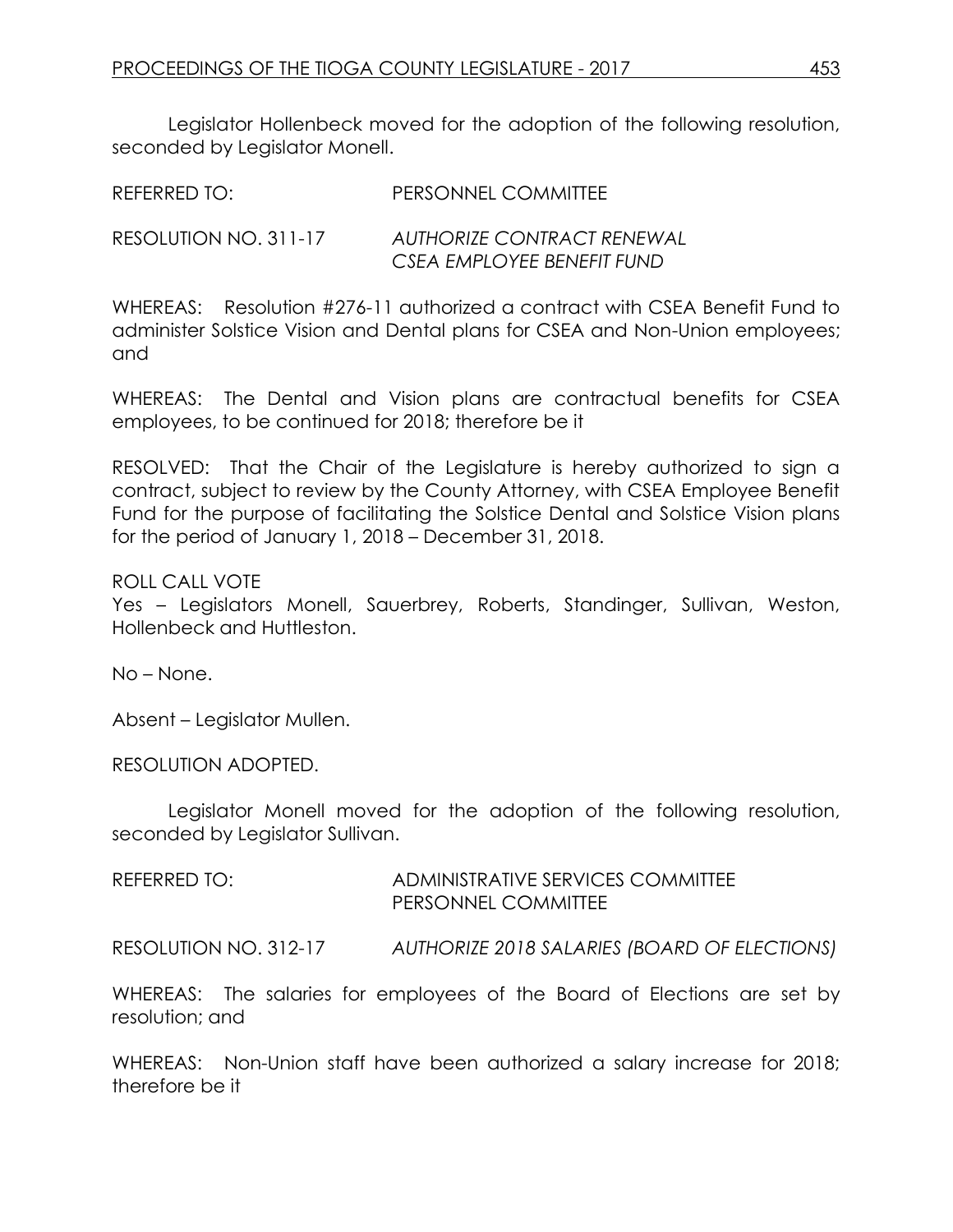RESOLVED: That the 2018 rates of pay for the Board of Elections staff shall be as follows:

|                                |    | 2018 pay:       |
|--------------------------------|----|-----------------|
| Commissioners (2)              |    | \$42,181.00/yr. |
| Deputy Commissioners (2)       |    | \$34,156.00/yr. |
| Voting Machine Technicians (2) |    | 16.52/hr.       |
| Election Workers (4)           | .S | 12.64/hr.       |

ROLL CALL VOTE

Yes – Legislators Monell, Sauerbrey, Standinger, Sullivan and Weston.

No – Legislators Roberts, Hollenbeck and Huttleston.

Absent – Legislator Mullen.

RESOLUTION ADOPTED.

Legislator Hollenbeck moved for the adoption of the following resolution, seconded by Legislator Monell.

| REFERRED TO:          | LEGISLATIVE WORKSESSION<br>PERSONNEL COMMITTEE                  |
|-----------------------|-----------------------------------------------------------------|
| RESOLUTION NO. 313–17 | APPOINTMENT OF<br><b>PART-TIME INFORMATION SECURITY OFFICER</b> |

WHEREAS: Tioga County Policy 43 requires the Legislature to appoint annually, a part-time Information Security Officer who will be responsible for implementing and monitoring a consistent data security program; therefore be it

*LEGISLATIVE OFFICE*

RESOLVED: That Susan Haskett shall be appointed to the part-time Information Security Officer position for 2018 and will be compensated at an annual rate of \$5,150 per year.

#### ROLL CALL VOTE

Yes – Legislators Monell, Sauerbrey, Roberts, Standinger, Sullivan, Weston, Hollenbeck and Huttleston.

No – None.

Absent – Legislator Mullen.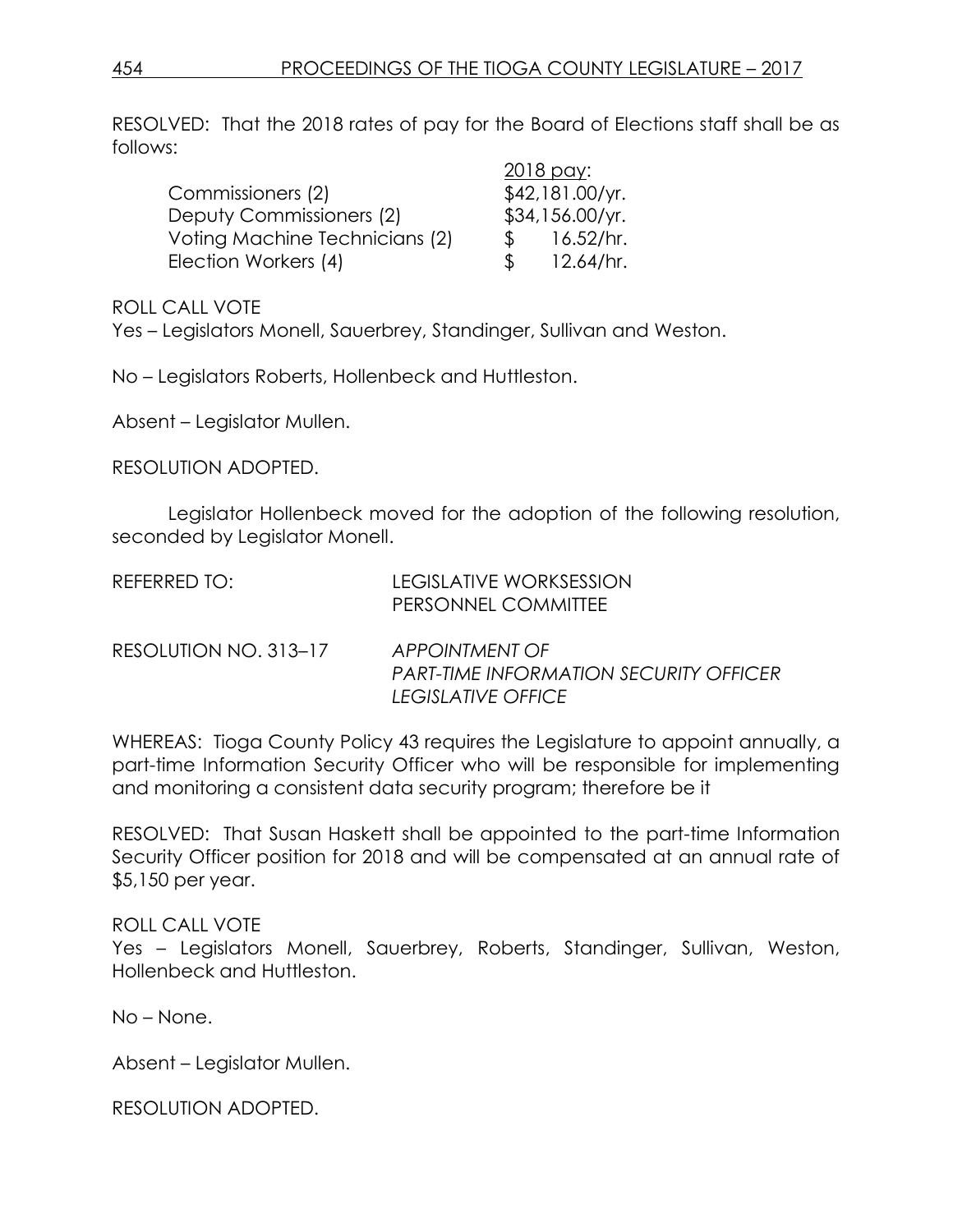Legislator Standinger moved for the adoption of the following resolution, seconded by Legislator Sullivan.

| REFERRED TO:          | <b>HEALTH &amp; HUMAN SERVICES COMMITTEE</b><br>PERSONNEL COMMITTEE                            |
|-----------------------|------------------------------------------------------------------------------------------------|
| RESOLUTION NO. 314-17 | AUTHORIZE THE REAPPOINTMENT OF<br><b>SHAWN L. YETTER AS COMMISSIONER OF</b><br>SOCIAL SERVICES |

WHEREAS**:** Commissioner Shawn L. Yetter's current appointment, effective January 21, 2013, will expire on January 20, 2018; and

WHEREAS: Pursuant to the Social Services Law of the State of New York, Article Three, Section 116, Paragraph 1 which states: "Any inconsistent provision of the law, notwithstanding, the position of the chief executive officer of the county or city social services department, whether referred to as commissioner or by other title, shall be in the non-competitive class of civil service, except any which is or may hereafter be in the competitive class. Appointments to such positions in the non-competitive class shall be for terms of five years and shall be made by the appropriate county or city body or officer."; and

WHEREAS**:** The Legislature is well pleased with Commissioner Shawn L. Yetter's performance, experience and qualifications and desires to reappoint him as the Tioga County Commissioner of Social Services; now therefore be it

RESOLVED: That Shawn L. Yetter be and hereby is reappointed as Tioga County Commissioner of Social Services for a fourth five-year term effective January 21, 2018 through January 20, 2023.

Legislator Standinger spoke. "I just want to say that I think Shawn has done a fine job and I hope he continues five more years."

Legislator Sullivan spoke. "I would like to say Shawn could not be more deserving, I know I personally rely on Shawn very heavily to give us the straight scoop on things and I lean on him for his advice and counsel, and I appreciate what you do Shawn."

Legislator Huttleston spoke. "We go back a long ways and when we made the appointment it was the best appointment that we made and it certainly was deserving and Shawn has proven that over the years prior to when he was Commissioner and then presently. He certainly does a good job. The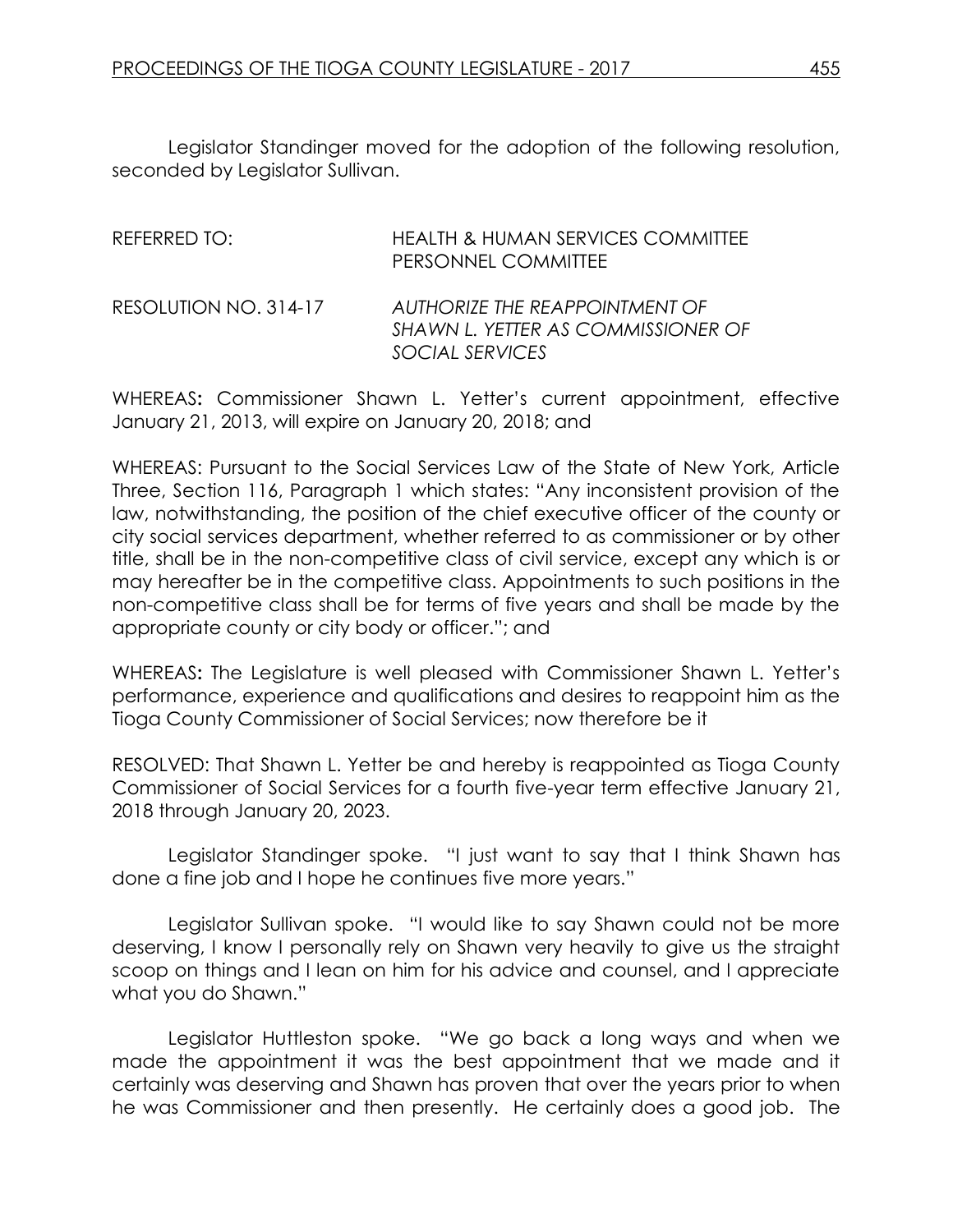nicest thing about Shawn I think is when you go out there for anything they have a lot of things where they recognize different employees. There is not a person that works out there that has ever told me a bad thing about Shawn Yetter and I think that is great. When you can hire people and boss them and they still like you that is great. Thank you."

ROLL CALL VOTE

Yes – Legislators Monell, Sauerbrey, Roberts, Standinger, Sullivan, Weston, Hollenbeck and Huttleston.

No – None.

Absent – Legislator Mullen.

RESOLUTION ADOPTED.

Legislator Hollenbeck moved for the adoption of the following resolution, seconded by Legislator Monell.

REFERRED TO: PERSONNEL COMMITTEE FINANCE/LEGAL COMMITTEE RESOLUTION NO. 315-17 *AUTHORIZE APPOINTMENT OF 3RD ASSISTANT DISTRICT ATTORNEY DISTRICT ATTORNEY'S OFFICE*

WHEREAS: Legislative approval is required for any appointment to a non-union position within Tioga County; and

WHEREAS: The 3<sup>rd</sup> Assistant District Attorney position became vacant on October 13, 2017; and

WHEREAS: The District Attorney has identified a qualified candidate to fill this vacancy; therefore be it

RESOLVED: That Sandra Cardone is hereby appointed to the title of 3<sup>rd</sup> Assistant District Attorney at an annual, non-union salary of \$65,000 effective January 2, 2018.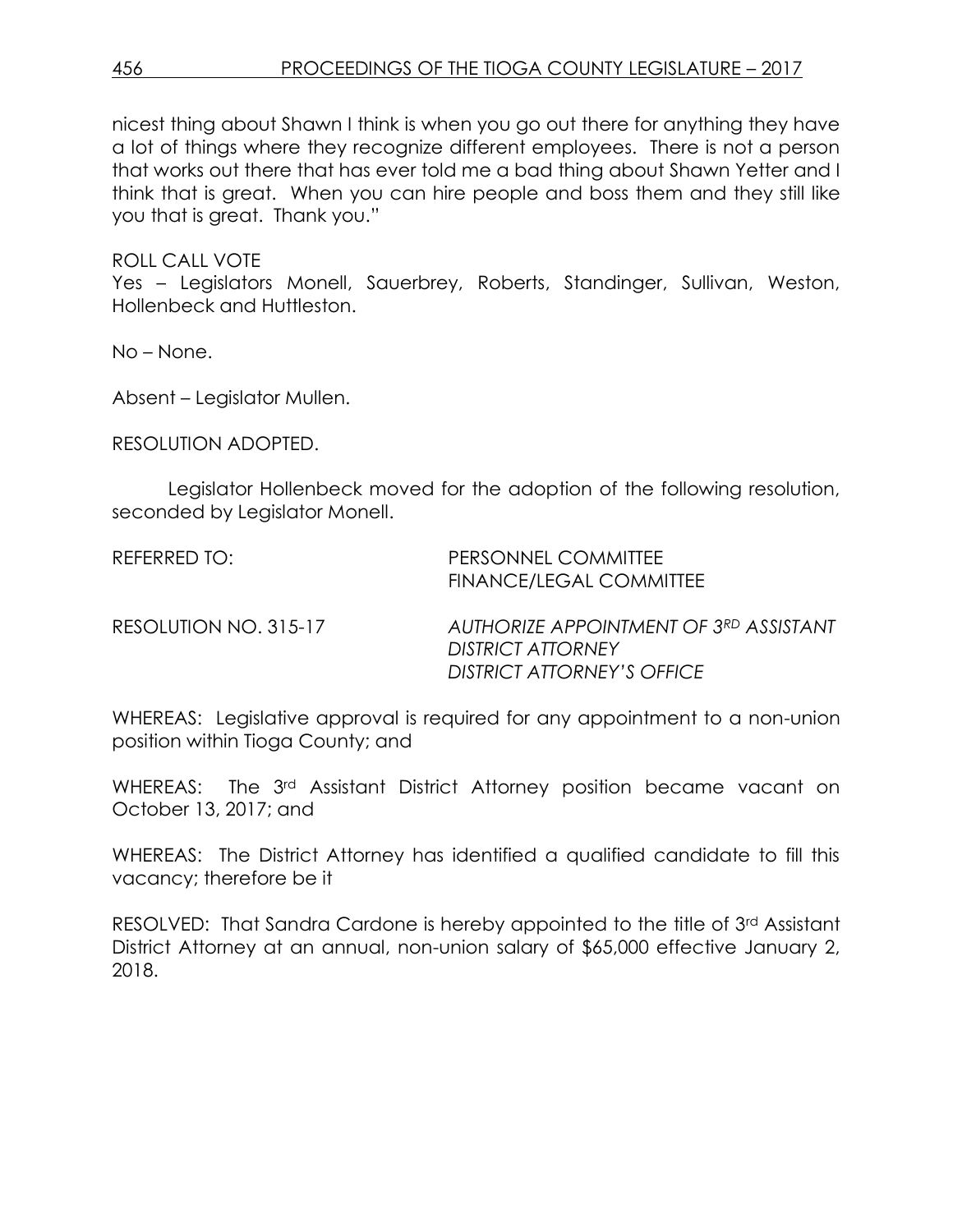Yes – Legislators Monell, Sauerbrey, Roberts, Standinger, Sullivan, Weston, Hollenbeck and Huttleston.

No – None.

Absent – Legislator Mullen.

RESOLUTION ADOPTED.

Legislator Monell moved for the adoption of the following resolution, seconded by Legislator Hollenbeck.

REFERRED TO: PERSONNEL COMMITTEE

RESOLUTION NO. 316-17 *2018 STAFF CHANGES*

*DISTRICT ATTORNEY*

WHEREAS: The District Attorney's Office requested staffing changes as part of the 2018 Budget process; and

WHEREAS: Those changes were approved by the County Legislature; therefore be it

RESOLVED: That the following staffing changes are effective January 1, 2018:

| <b>Name</b> | Current Title/      | New Title/   | <b>Budget Impact</b> |
|-------------|---------------------|--------------|----------------------|
|             | <b>Salary Grade</b> | Salary Grade |                      |

Cheryl Mancini 1st Assistant +\$7,042 District Attorney (FT)

ROLL CALL VOTE

Yes – Legislators Monell, Sauerbrey, Roberts, Standinger, Sullivan, Weston, Hollenbeck and Huttleston.

No – None.

Absent – Legislator Mullen.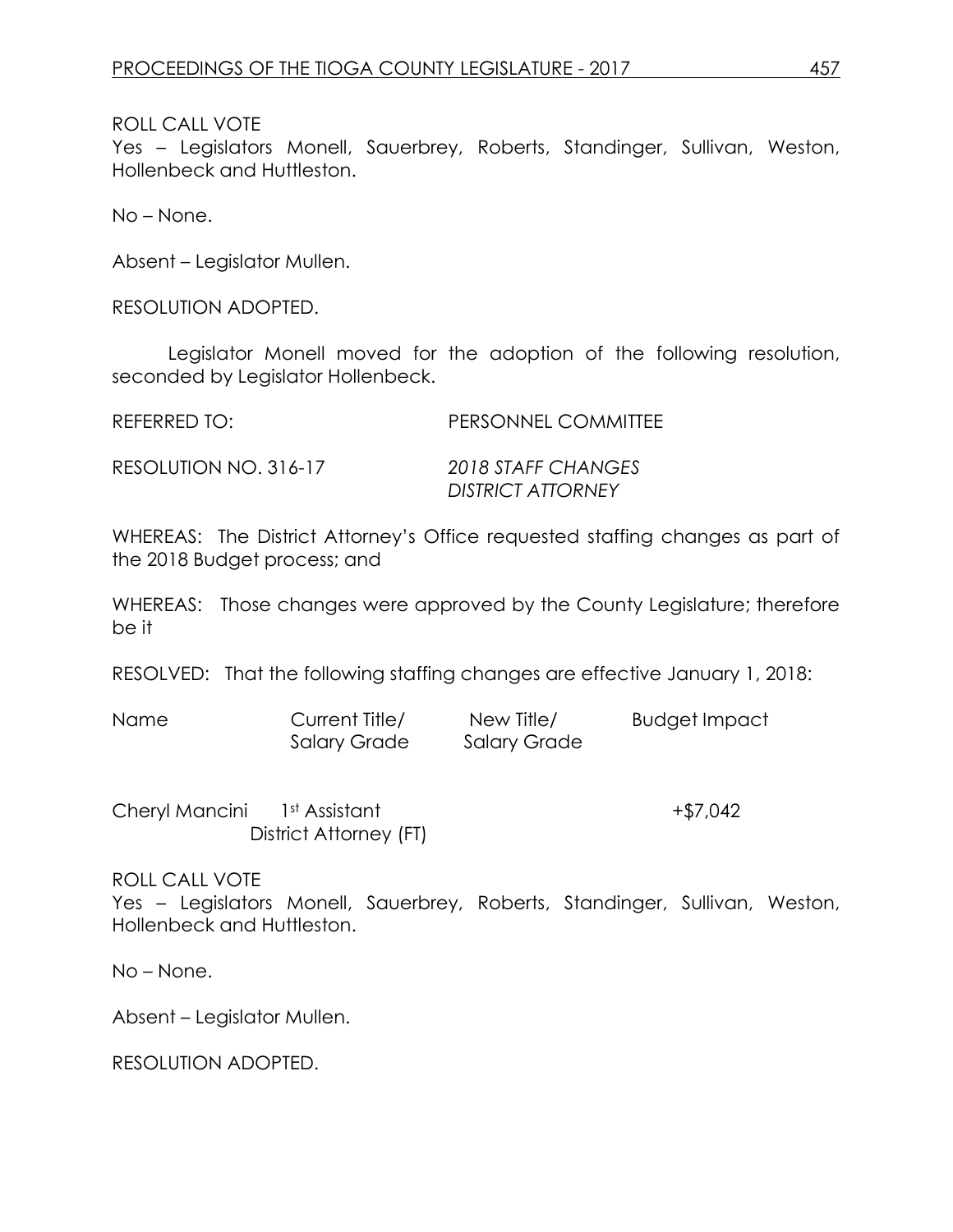Legislator Hollenbeck moved for the adoption of the following resolution, seconded by Legislator Sullivan.

| REFERRED TO:          | PERSONNEL COMMITTEE                                                   |
|-----------------------|-----------------------------------------------------------------------|
| RESOLUTION NO. 317-17 | 2018 STAFF CHANGES<br>ECONOMIC DEVELOPMENT AND<br>PLANNING DEPARTMENT |

WHEREAS: The Economic Development and Planning Department requested staffing changes as part of the 2018 Budget process; and

WHEREAS: Those changes were approved by the County Legislature; therefore be it

RESOLVED: That the following staffing changes are effective January 1, 2018:

| <b>Name</b>   | Current Title/<br><b>Salary Grade</b> | New Title/<br><b>Salary Grade</b>       | <b>Budget Impact</b> |
|---------------|---------------------------------------|-----------------------------------------|----------------------|
| <b>VACANT</b> |                                       | Economic Development<br>Specialist (PT) | $+ $19,500$          |

ROLL CALL VOTE

Yes – Legislators Monell, Sauerbrey, Roberts, Standinger, Sullivan, Weston, Hollenbeck and Huttleston.

No – None.

Absent – Legislator Mullen.

RESOLUTION ADOPTED.

Legislator Standinger moved for the adoption of the following resolution, seconded by Legislator Hollenbeck.

| REFERRED TO:          | PERSONNEL COMMITTEE                          |
|-----------------------|----------------------------------------------|
| RESOLUTION NO. 318-17 | 2018 STAFF CHANGES<br>EMERGENCY PREPAREDNESS |

WHEREAS: Resolution 252-17 created the Department of Emergency Services, which is intended to replace the Emergency Preparedness Department; and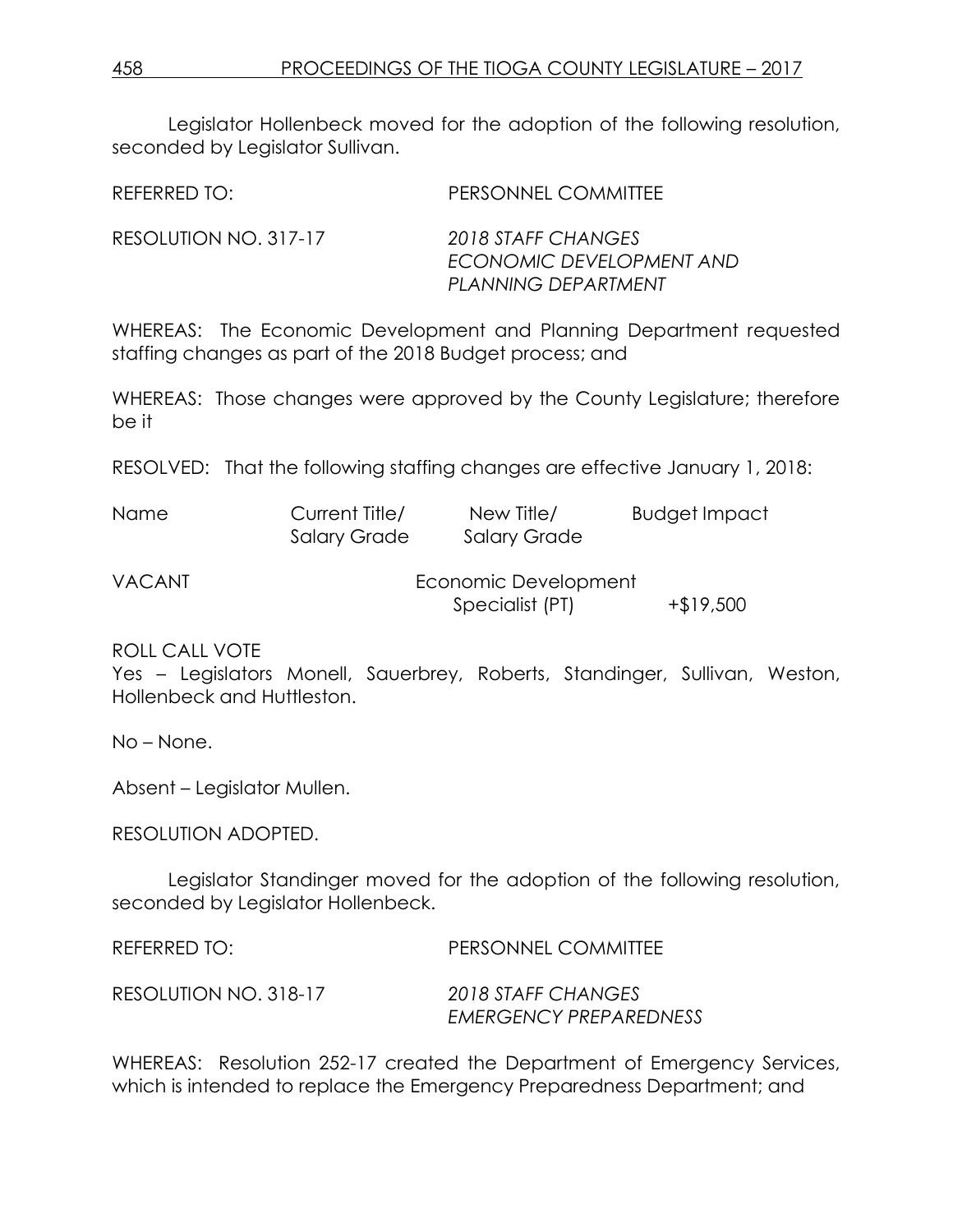WHEREAS: Subsequent staffing changes were part of the 2018 Budget process and those changes were approved by the County Legislature; therefore be it

RESOLVED: That the following staffing changes are effective January 1, 2018:

| Name                   | Current Title/<br><b>Salary Grade</b>                             | New Title/<br><b>Salary Grade</b> | <b>Budget Impact</b> |
|------------------------|-------------------------------------------------------------------|-----------------------------------|----------------------|
|                        | Michael Simmons Deputy Director of<br>Emergency Preparedness (PT) | Abolish                           | $-$5,200$            |
| <b>Robert Williams</b> | Deputy Director<br>of Emergency Preparedness (PT)                 | Abolish                           | $-$5,200$            |
| <b>VACANT</b>          | Director of Emergency<br>of Emergency Preparedness (PT)           | Abolish                           | $-$ \$22,601         |

and be it further

RESOLVED: That the Department of Emergency Preparedness is hereby abolished effective January 1, 2018.

ROLL CALL VOTE

Yes – Legislators Monell, Sauerbrey, Roberts, Standinger, Sullivan, Weston, Hollenbeck and Huttleston.

No – None.

Absent – Legislator Mullen.

RESOLUTION ADOPTED.

Legislator Hollenbeck moved for the adoption of the following resolution, seconded by Legislator Standinger.

REFERRED TO: PERSONNEL COMMITTEE

RESOLUTION NO. 319-17 *2018 STAFF CHANGES*

*DEPARTMENT OF EMERGENCY SERVICES*

WHEREAS: The Department of Emergency Services requested staffing changes as part of the 2018 Budget process; and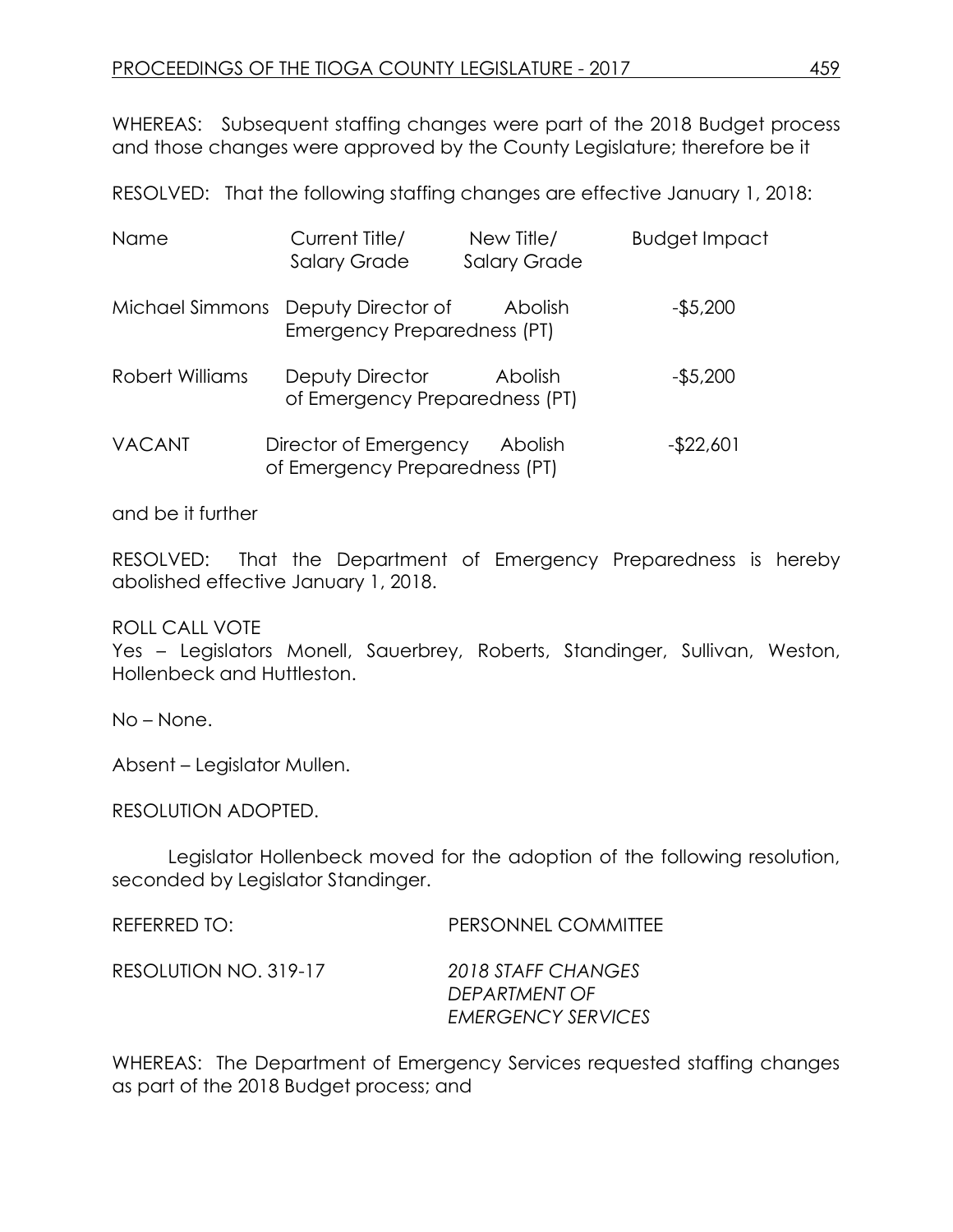# 460 PROCEEDINGS OF THE TIOGA COUNTY LEGISLATURE – 2017

WHEREAS: Those changes were approved by the County Legislature; therefore be it

RESOLVED: That the following staffing changes are effective January 1, 2018:

| Name         | Current Title/<br><b>Salary Grade</b>         | New Title/<br><b>Salary Grade</b> | <b>Budget Impact</b> |
|--------------|-----------------------------------------------|-----------------------------------|----------------------|
| VACANT (New) | Director of Emergency<br>Services             | Non-union                         | $+$ \$59,000         |
| VACANT (New) | Deputy Director of<br>Emergency Services (PT) | Non-union                         | $+$ \$26,000         |

ROLL CALL VOTE

Yes – Legislators Monell, Sauerbrey, Roberts, Standinger, Sullivan, Weston, Hollenbeck and Huttleston.

No – None.

Absent – Legislator Mullen.

RESOLUTION ADOPTED.

Legislator Hollenbeck moved for the adoption of the following resolution, seconded by Legislator Standinger.

| REFERRED TO:          | PERSONNEL COMMITTEE   |
|-----------------------|-----------------------|
| RESOLUTION NO. 320-17 | 2018 STAFF CHANGES    |
|                       | <b>BUREAU OF FIRE</b> |

WHEREAS: Resolution 252-17 created the Department of Emergency Services, which is intended to replace the Emergency Preparedness Department and the Department of Fire; and

WHEREAS: Subsequent staffing changes were part of the 2018 Budget process and those changes were approved by the County Legislature; therefore be it

RESOLVED: That the following staffing changes are effective January 1, 2018: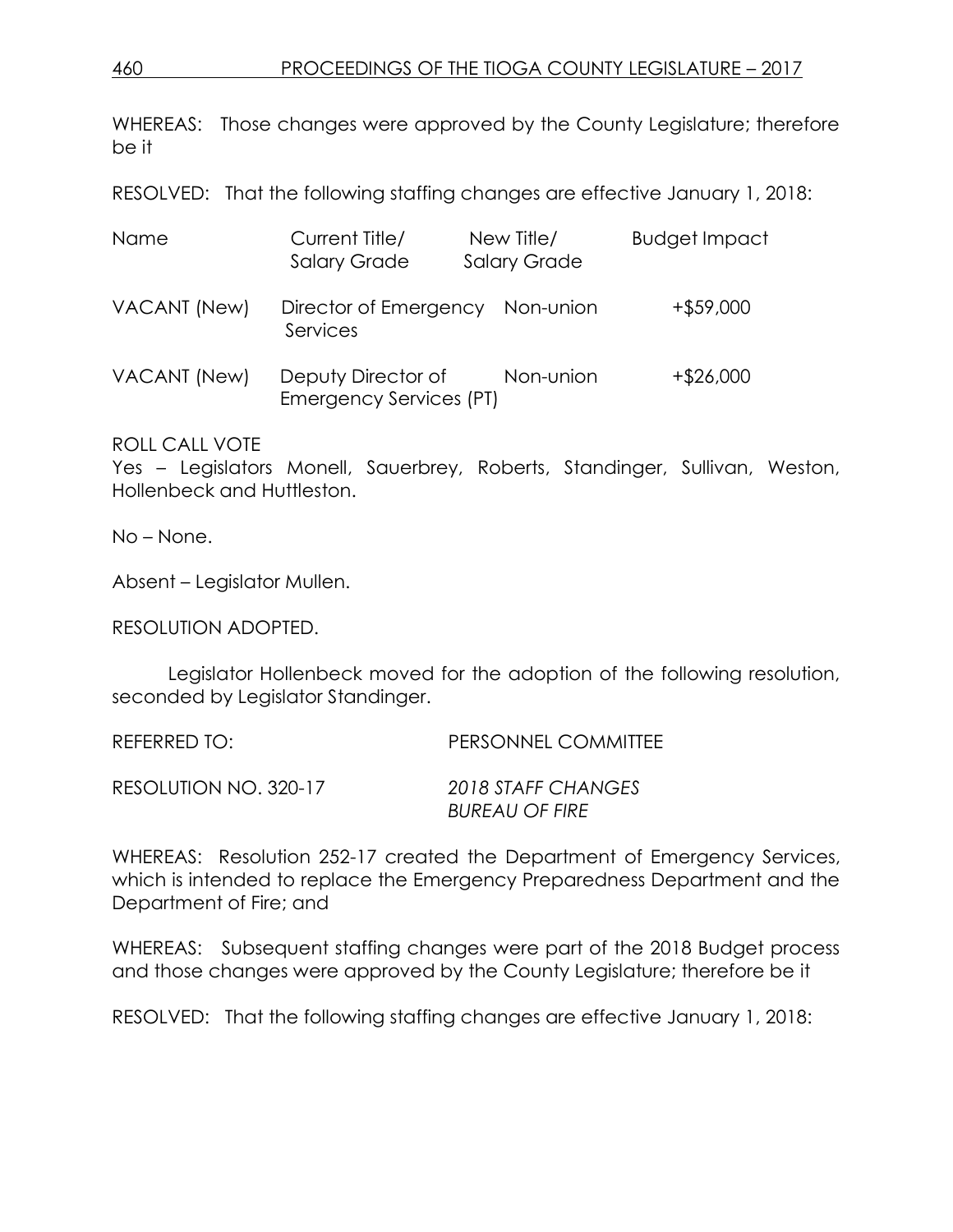| Name                              | Current Title/<br><b>Salary Grade</b>     | New Title/<br><b>Salary Grade</b> | <b>Budget Impact</b> |
|-----------------------------------|-------------------------------------------|-----------------------------------|----------------------|
| Frank Okrasinski                  | Fire Coordinator (PT)                     | Abolish                           | $-12,240$            |
| Kevin Ford                        | <b>Assistant Fire</b><br>Coordinator (PT) | Abolish                           | $-$4,416$            |
| Larry Singleton                   | <b>Assistant Fire</b><br>Coordinator (PT) | Abolish                           | $-$4,416$            |
| Stephen Fedorowicz Assistant Fire | Coordinator (PT)                          | Reduce Salary                     | $-$2,000$            |
| Robert Williams                   | <b>Assistant Fire</b><br>Coordinator (PT) | Abolish                           | $-$ \$2,652          |

and be it further

RESOLVED: That the Department of Fire is hereby abolished effective January 1, 2018, and all remaining Assistant Fire Coordinators shall be allocated to the Department of Emergency Services effective January 1, 2018.

ROLL CALL VOTE

Yes – Legislators Monell, Sauerbrey, Roberts, Standinger, Sullivan, Weston, Hollenbeck and Huttleston.

No – None.

Absent – Legislator Mullen.

RESOLUTION ADOPTED.

Legislator Hollenbeck moved for the adoption of the following resolution, seconded by Legislator Sullivan.

REFERRED TO: PERSONNEL COMMITTEE

RESOLUTION NO. 321-17 *2018 STAFF CHANGES*

*INFORMATION TECHNOLOGY AND COMMUNICATION SERVICES DEPARTMENT*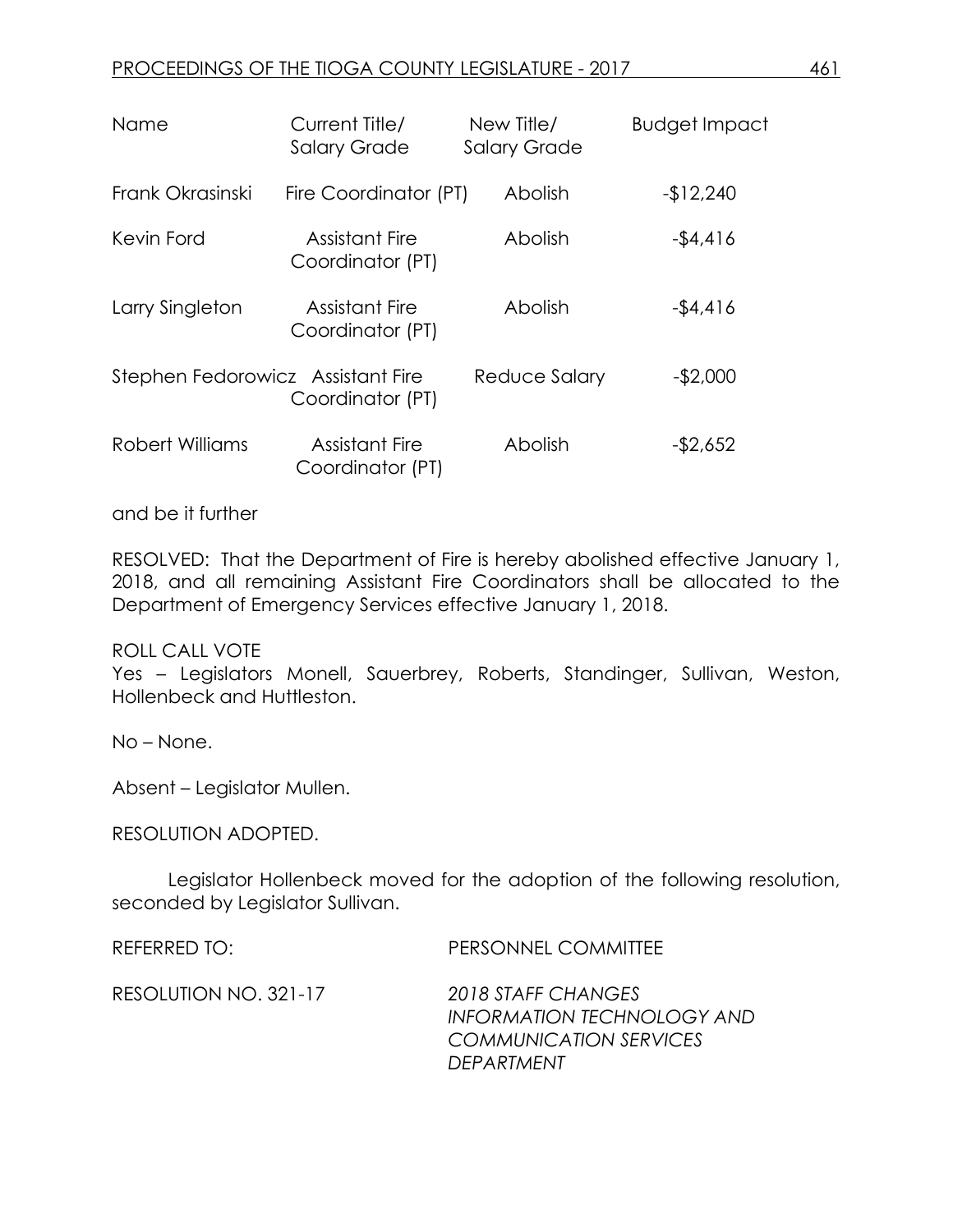# 462 PROCEEDINGS OF THE TIOGA COUNTY LEGISLATURE – 2017

WHEREAS: The Information Technology and Communication Services Department requested staffing changes as part of the 2018 Budget process; and

WHEREAS: Those changes were approved by the County Legislature; therefore be it

RESOLVED: That the following staffing changes are effective January 1, 2018:

| <b>Name</b>  | Current Title/<br><b>Salary Grade</b> | New Title/<br><b>Salary Grade</b> | <b>Budget Impact</b> |
|--------------|---------------------------------------|-----------------------------------|----------------------|
| Drew Griffin | Software Support<br>Liaison (NU)      | Deputy Director of<br>IT&CS (NU)  | $+$10,000$           |
| VACANT (New) |                                       | <b>GIS Technician FT</b>          | $+ $37,427$          |

Legislator Sullivan made a motion to amend the above resolution, seconded by Legislator Monell and to read as follows:

Change Deputy Director of IT&CS (NU) from +\$10,000 to "+\$4,634".

ROLL CALL VOTE ON AMENDMENT

Yes – Legislators Monell, Sauerbrey, Roberts, Standinger, Sullivan, Weston, Hollenbeck and Huttleston.

No – None.

Absent – Legislator Mullen.

AMENDED RESOLUTION APPROVED

ROLL CALL VOTE ON RESOLUTION AS AMENDED Yes – Legislators Monell, Sauerbrey, Roberts, Standinger, Sullivan, Weston, Hollenbeck and Huttleston.

No – None.

Absent – Legislator Mullen.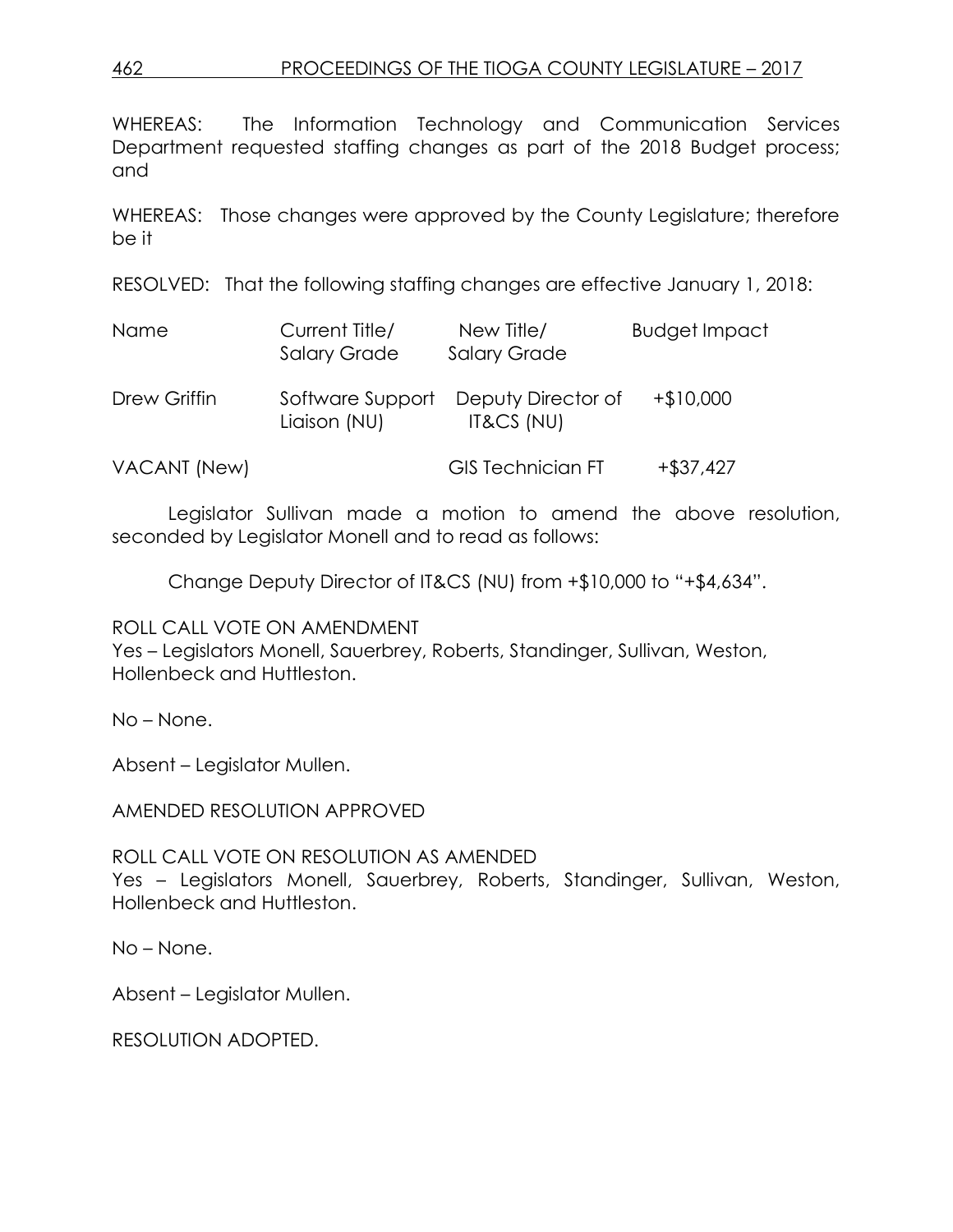Legislator Hollenbeck moved for the adoption of the following resolution, seconded by Legislator Standinger.

| REFERRED TO:          | PERSONNEL COMMITTEE                            |
|-----------------------|------------------------------------------------|
| RESOLUTION NO. 322-17 | 2018 STAFF CHANGES<br>PUBLIC HEALTH DEPARTMENT |

WHEREAS: The Public Health Department requested staffing changes as part of the 2018 Budget process; and

WHEREAS: Those changes were approved by the County Legislature; therefore be it

RESOLVED: That the following staffing changes are effective the close of business on December 22, 2017:

| <b>Name</b>                                            | Current Title/<br><b>Salary Grade</b> | New Title/<br><b>Salary Grade</b> | <b>Budget Impact</b> |
|--------------------------------------------------------|---------------------------------------|-----------------------------------|----------------------|
| Nancy Mastro<br>Robert Morley<br>VACANT <sub>(2)</sub> | Mail Clerk (PT) (4)                   | <b>Abolish</b>                    | \$0                  |

and be it further

RESOLVED: That the following staffing changes are effective January 1, 2018:

| Name          | Current Title/<br><b>Salary Grade</b> | New Title/<br><b>Salary Grade</b> | <b>Budget Impact</b> |
|---------------|---------------------------------------|-----------------------------------|----------------------|
| <b>VACANT</b> | Public Health<br>Technician (Grade 7) | Unfunded                          | $-$ \$33,514         |
| <b>VACANT</b> | Accounting Associate I<br>(Grade 4)   | Fund                              | $+$ \$25,946         |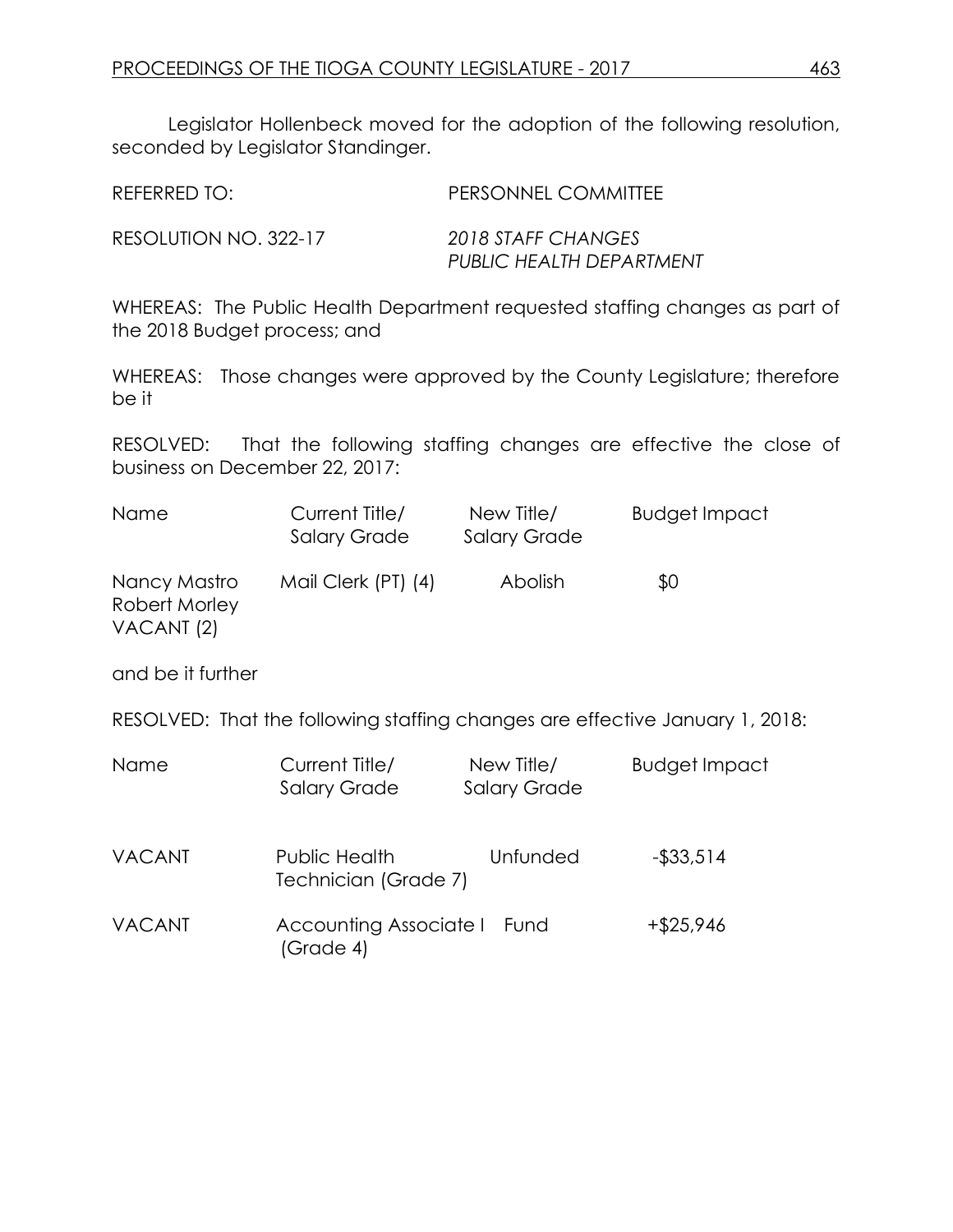Yes – Legislators Monell, Sauerbrey, Roberts, Standinger, Sullivan, Weston, Hollenbeck and Huttleston.

No – None.

Absent – Legislator Mullen.

RESOLUTION ADOPTED.

Legislator Standinger moved for the adoption of the following resolution, seconded by Legislator Sullivan.

REFERRED TO: PERSONNEL COMMITTEE

RESOLUTION NO. 323-17 *2018 STAFF CHANGES*

*DEPARTMENT OF SOCIAL SERVICES*

WHEREAS: The Department of Social Services requested staffing changes as part of the 2018 Budget process; and

WHEREAS: Those changes were approved by the County Legislature; therefore be it

RESOLVED: That the following staffing changes are effective December 23, 2017:

| Name                                                   | Current Title/<br><b>Salary Grade</b> | New Title/<br><b>Salary Grade</b> | <b>Budget Impact</b>                                                         |
|--------------------------------------------------------|---------------------------------------|-----------------------------------|------------------------------------------------------------------------------|
| Nancy Mastro<br>Robert Morley<br>VACANT <sub>(2)</sub> | Create                                | Mail Clerk (PT) (4)               | \$0                                                                          |
| and be it further                                      |                                       |                                   |                                                                              |
|                                                        |                                       |                                   | RESOLVED: That the following staffing changes are effective January 1, 2018: |
| Name                                                   | Current Title/<br><b>Salary Grade</b> | New Title/<br><b>Salary Grade</b> | <b>Budget Impact</b>                                                         |
| <b>VACANT</b>                                          | Database Clerk<br>(Grade 4)           | Abolish                           | \$0 (unfunded)                                                               |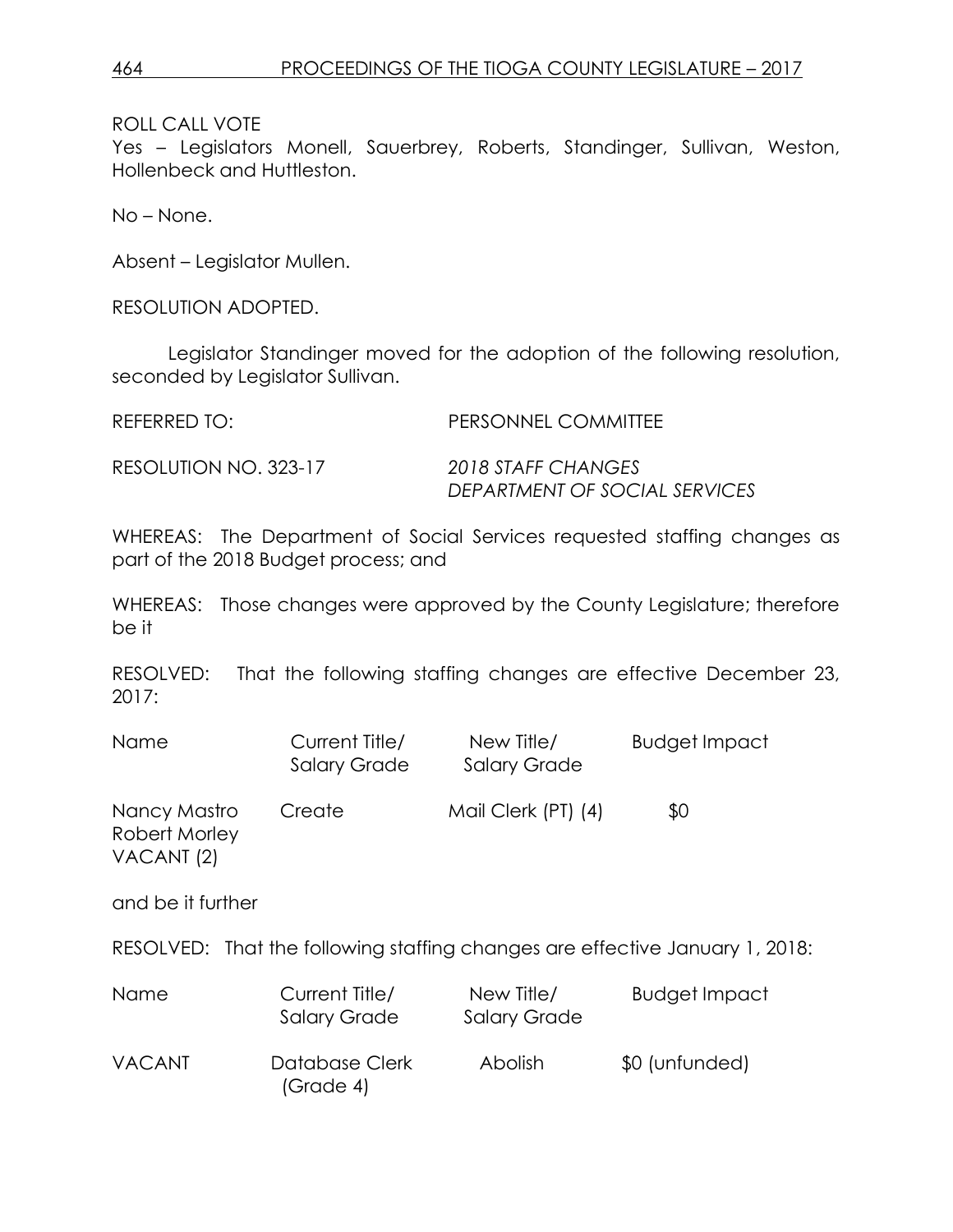VACANT Accounting Associate II Abolish - \$27,380 (Grade 5)

ROLL CALL VOTE

Yes – Legislators Monell, Sauerbrey, Roberts, Standinger, Sullivan, Weston, Hollenbeck and Huttleston.

No – None.

Absent – Legislator Mullen.

RESOLUTION ADOPTED.

Legislator Huttleston moved for the adoption of the following resolution, seconded by Legislator Hollenbeck.

| REFERRED TO:          | <b>PERSONNEL COMMITTEE</b>                        |
|-----------------------|---------------------------------------------------|
| RESOLUTION NO. 324-17 | 2018 STAFF CHANGES<br><b>VETERAN'S DEPARTMENT</b> |

WHEREAS: The Veteran's Department requested staffing changes as part of the 2018 Budget process; and

WHEREAS: Those changes were approved by the County Legislature; therefore be it

RESOLVED: That the following staffing changes are effective January 2, 2018:

| <b>Name</b> | Current Title/ | New Title/   | Budget Impact |
|-------------|----------------|--------------|---------------|
|             | Salary Grade   | Salary Grade |               |

Michael Middaugh Veterans Service Veterans Service +\$ 21,799 Officer (PT) Officer (FT) Grade 7

ROLL CALL VOTE

Yes – Legislators Monell, Sauerbrey, Roberts, Standinger, Sullivan, Weston, Hollenbeck and Huttleston.

No – None.

Absent – Legislator Mullen.